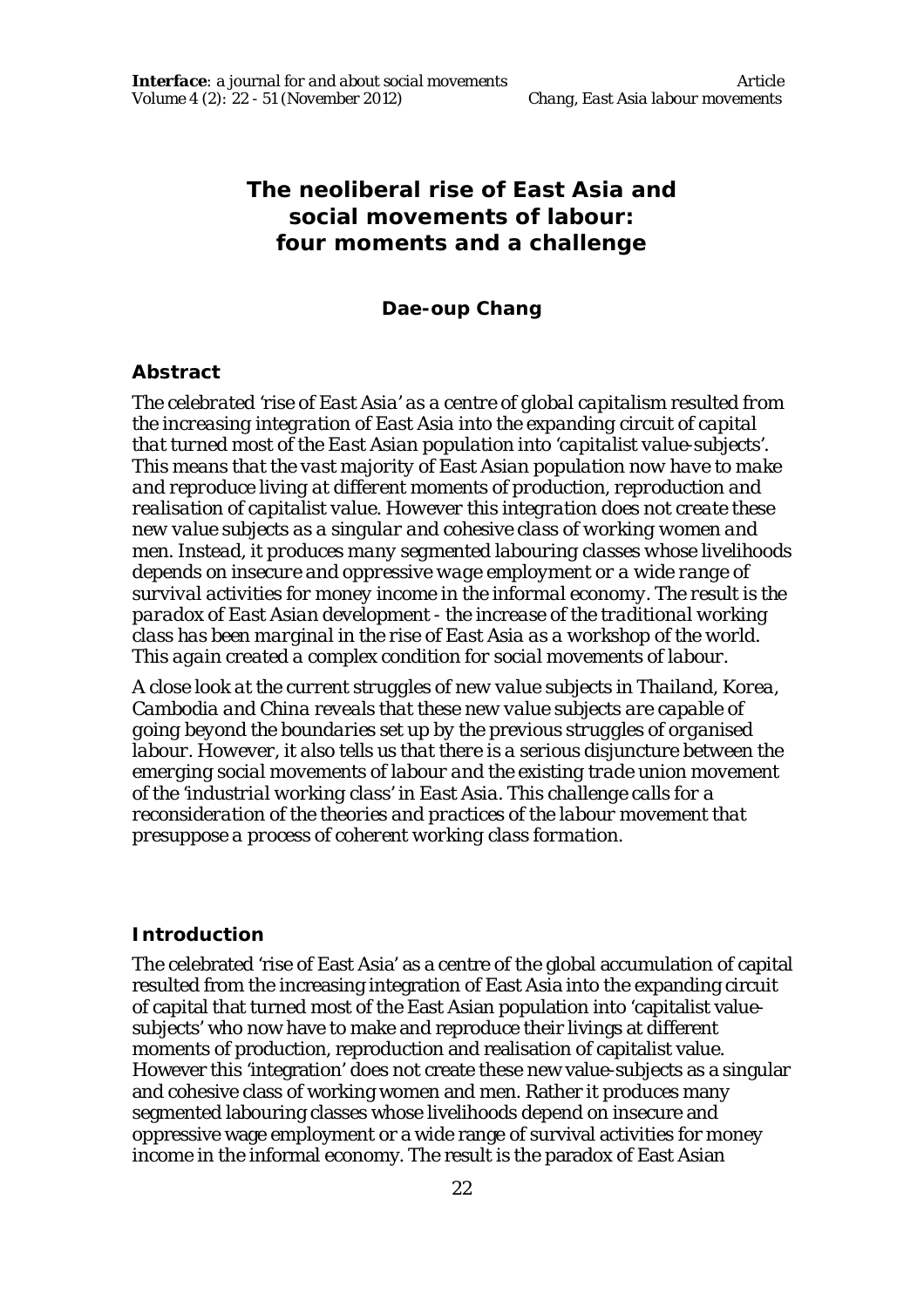development - the increase of 'the working class' has been marginal in the rise of East Asia as a workshop of the world. This again created a complex condition for social movements of labour. Current uprisings of new value-subjects in rural and urban areas of accumulation in Thailand, Korea, Cambodia and China show these new value-subjects are not merely passive victims of the rise of East Asia. They do fight and are capable of going beyond the boundaries set up by the previous struggles of organised labour. However, on the other hand, these emerging social movements of labour develop without being articulated with the existing trade union movement of the 'industrial working class'. I find different degrees of disjuncture between the traditional working class movement and newly emerging movements of labour in Cambodia, China, Korea and Thailand. This condition calls for an urgent and fundamental reorientation of the labour movement in East Asia to go beyond the theories and practices of the labour movement that presuppose a process of coherent working class formation.

## **1. Paradox of the rise of East Asia**

While global capitalism is undergoing a prolonged recession, East Asia is rising as a model for developing countries and moreover as the future of global capitalism. This optimism comes firstly from the relative endurance of East Asian economies against the on-going global recession. More fundamentally, it is based on the stunning growth performance that East Asian economies, including Japan, the Newly Industrialising Economies (NIEs) and China, have been demonstrating since the end of World War II and subsequent rise of the region as an active builder of global capitalism. The transformation of East Asia from a peripheral player to an active builder of the global economy is marked by a *twin-process* of integration that entails both tighter integration between East Asian economies and deeper incorporation of East Asia as a whole into the global market. Perhaps the active role of East Asia in sustaining global capitalism is best seen in the increasingly important role of East Asian capital in building East Asia as the epicentre of global manufacturing. Intra-Asia Foreign Direct Investment (FDI) flows in 2005 accounted for about half of Asia's total FDI inflow, all major capital sending and receiving countries being East Asian (UNCTAD, 2006). In East Asia alone, reliance on intra-regional investment is even greater. Nearly 70% of FDI inflow to 15 East Asian economies<sup>1</sup> came from within the sub-region in 2005, one third of the flow being Japanese and another one third from Hong Kong (ADB, 2010: 36). Reflecting this trend, a large portion of FDI to China, the driving force of the region's export-led growth, is from East Asia itself. In 2010, according to the Chinese Ministry of Commerce, China received a total of US \$105.735 billion, out of which investment from 10 East Asian countries and regions (Hong Kong, Macao, Taiwan, Japan, Philippines, Thailand, Malaysia, Singapore, Indonesia, and Republic of Korea) was US \$88.179 billion. East Asian economic development is driven also by

 $\overline{a}$ <sup>1</sup> They include 10 countries in the Association of Southeast Asian Nations (ASEAN), mainland China, Japan, South Korea, Hong Kong and Taiwan.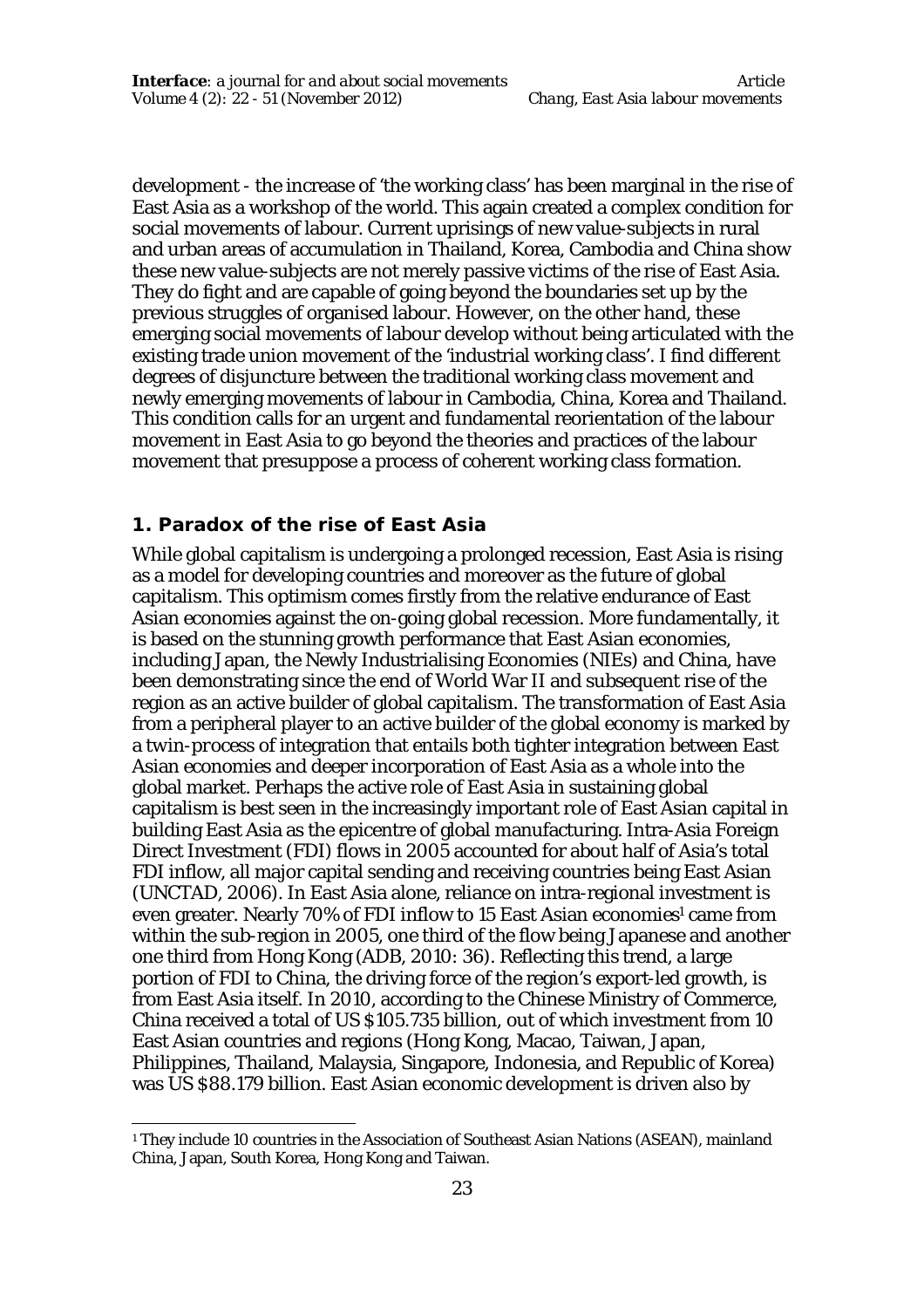increasing trade within the region. East Asia's trade reliance increased with trade/GDP share growth from 42.4% in 2000 to 66.4% in 2008 (ADB, 2010: 29). The intra-regional trade doubled during the decade between 1995 and 2004, reaching US \$1,296 million (ADB, 2007: 87).

Having seen this, it is safe to say that East Asian capital is leading the rise of East Asia. However, this does not mean that East Asia is being insulated from the global economy. What features increasing intra-regional trade is the increasing flow of components and parts that are produced and supplied to make final products to meet the demands outside East Asia. For instance, as of 2001, about 73 % of intra-East Asian trade consists of intermediate goods used in and processed for production of final goods (ADB, 2007: 69). Again about half of this intermediate goods trade was driven by final demand outside Asia, leaving only 21.2% of Eat Asian export finally consumed in East Asia (ADB, 2007: 69). More recent trade data reveal that this trend continues. As of 2006, 67.5 % of export from 'integrating Asia', which is integrating East Asia plus India, ended up in Europe and North America (ADB, 2008: 71). This means the increasing importance of East Asia as a producer of consumer goods for the global market. East Asia produces 32.5% of global manufacturing exports in 2008 (compared to 27.2% of 1992) (ADB, 2010: 34).

It is perhaps quite natural to have a proliferation of 'the rise of (East) Asia literature' that predicts an era of the East in near future. This literature has a long story. The earlier generation of this literature recognised that East Asia's new economies commonly had so-called developmental states that 'repaid debts, successfully climbed the ladder of industrialisation, educated their workers, reformed their agricultures – in short developed' (Radice, 2008: 1166). The more contemporary literature tends to present the rise of East Asia as a nottoo-surprising event that is likely to transform global order one way or the other. Discussions about the East Asian model, whether its distinctiveness is based on stronger states restricting free markets, Confucian work ethic and entrepreneurship or a mysterious 'oriental' propensity toward harmonious development, tend to juxtapose East Asia's seemingly unique developmental model vis-à-vis the developmental model of Atlantic capitalism that is often regarded as destructively competitive and speculative (Arrighi, 2007; Gill et al., 2007; Jacques, 2012; Mahbubani, 2009). Although different commentators in this literature may disagree on what sorts of alternative to predominant neoliberal capitalism East Asian economies can offer, they seem to agree that East Asia is capable of offering something authentic and unique vis-à-vis western or neoliberal model. However, a careful look at the way in which East Asian capitalist labour has been created, disciplined, mobilised, and combined with capital for the miraculous development tells otherwise: the rise of East Asia is a consequence of East Asia being an integral part of global neoliberalism rather than being an alternative to it. It is important to notice that East Asia grew fast neither because of its defiance against neoliberalism nor because of its subjugation to the overwhelming power of global neoliberalism. It was rather a consequence of a process in which East Asia and Atlantic neoliberalism together built global neoliberalism. It was a *reciprocal* process in which both global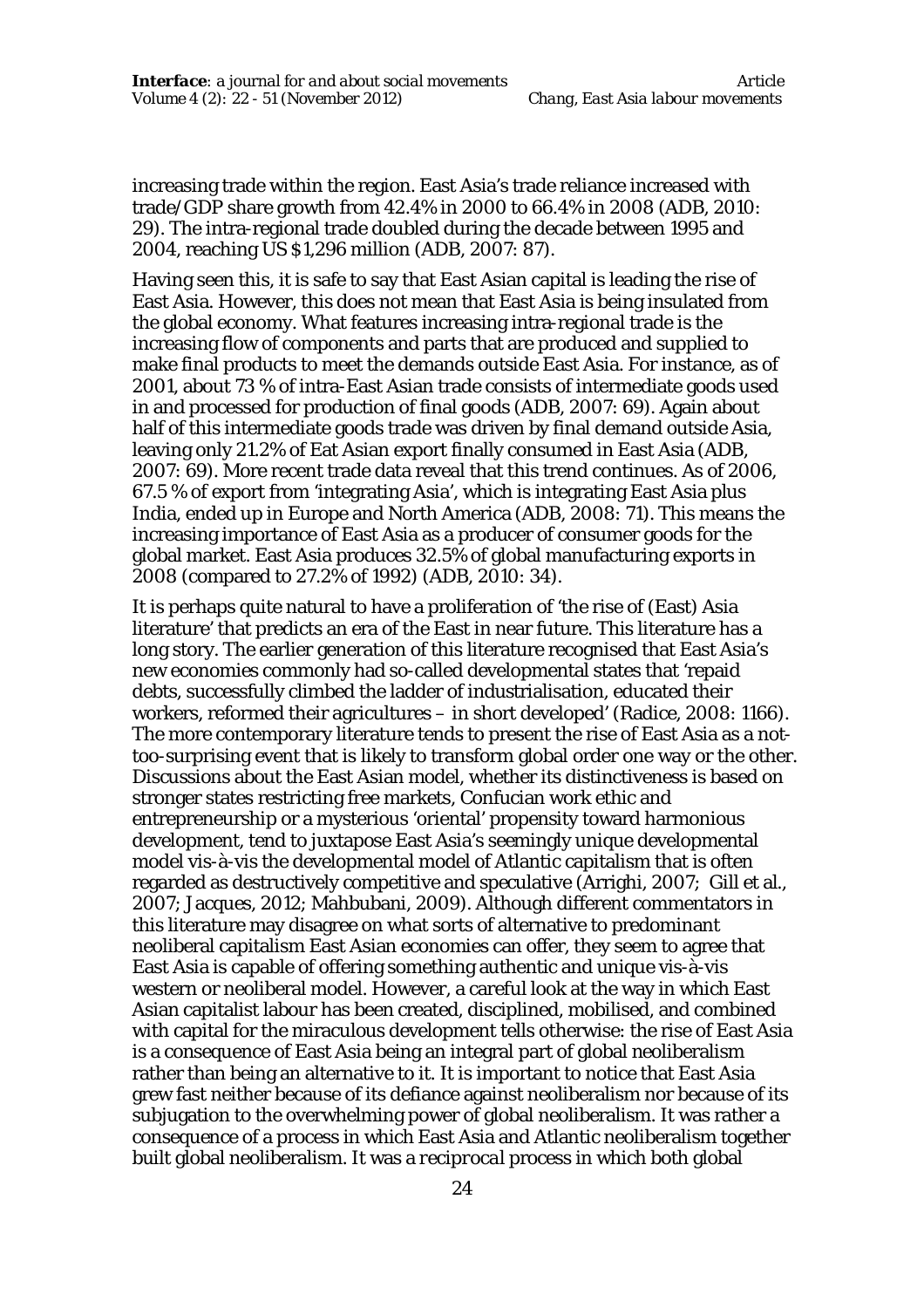capitalism and East Asian capital benefited from each other, allowing them to build truly global capitalism. The role played by East Asia was at the centre of the neoliberal recovery from the recession in the 70s, generating new centres of capital accumulation. In particular, China's return to the global capitalist system and subsequent remarkable economic growth would not have taken place without global neoliberalism and vice versa (Harvey, 2005; Li, 2008; McNally, 2011). Then how did East Asia complete the neoliberal dream?

It was *East Asian labour* that completed global neoliberalism. East Asia, with anincrease of the labouring population from 100 million to 900 million from the 1990s, became the centre of production and reproduction of global capital (McNally, 2011: 51). It is in this neoliberal reorganisation of the world of labour and mobilisation of this population in newly emerging centres of global neoliberalism as producers, reproducers and consumers that East Asia played a particularly vital role. The neoliberal rise of East Asia is based on and results from the increasing integration of East Asia into the expanding circuit of capital that turns most of East Asian population into 'value-subjects' whose survival is guaranteed only within and relies upon capitalist value relations. These valuesubjects are capitalist subjects in a sense wider than being 'industrial workers' at the immediate point of industrial production. They are people making and reproducing their livings at different moments of the expanding circuit of capital and on whose livelihoods within and outside the immediate place of production capital depends for accumulation (Dyer-Witheford, 2002). Their survival and social activities may not involve direct employment relations at designated workplaces. Yet, it is not possible for them to survive without relating to capitalist labour one way or the other. Capitalist labour became the principle of or common substance in maintaining social life, mediating almost all aspects of social life both in production and reproduction process. The long process of integrating East Asia into global capitalism is finally reaching an end. This was done however not only by creating new value-subjects but also by creating a particular social form of capitalist labour to which they have to relate for survival. Increasing informality and insecurity characterise the particular form of labour. It is this labour that played a particularly important role in turning East Asia into a vital part of global neoliberalism.

The heart of neoliberalism is removing unnecessary barriers to the free movement of capital. Amongst many, the most important barrier against which neoliberalism posed a decisive challenge in an attempt to revive capital accumulation in the end of the post-war boom was the social institutions that once constituted the traditional industrial working class and 'formal labour' i.e., regulated labour market, state provision, union rights and more importantly the power of the working class behind the institutions (Chang, 2009b). The core of neoliberalism was then a global scale political project aiming to restore capital's class power vis-à-vis labour (Harvey, 2005) so that disposable labour can be flexibly utilised according to the ever changing need of mobile capital. Without power balance between labour and capital in place, it is no longer necessary for capital to rely on regular, protected, and formal jobs for accumulation and expansion (Chang, 2009b).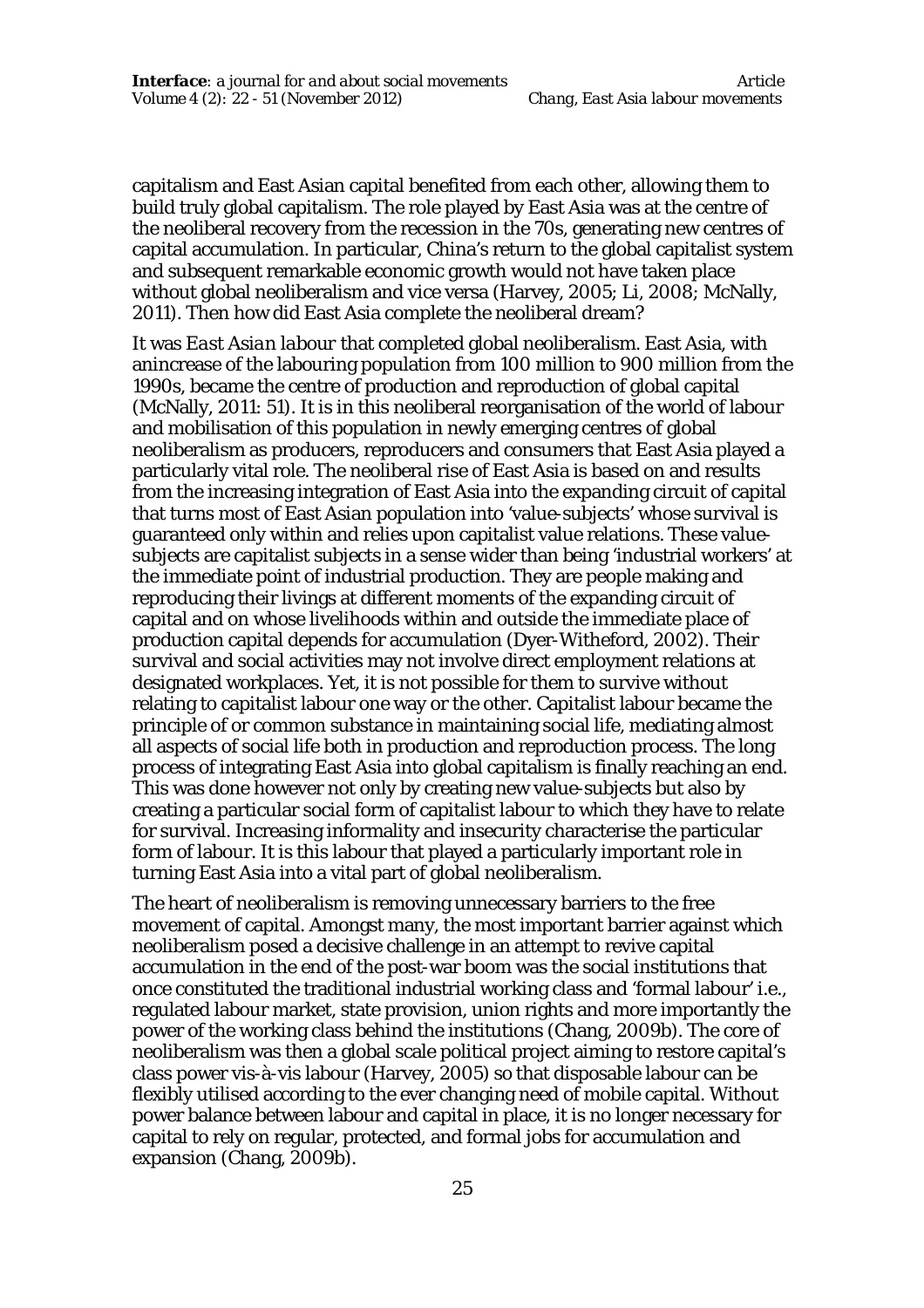East Asian capital (both national and transnational) and states responded to emerging neoliberalism with massive scale social engineering of creating and disciplining a huge labouring population and thereby changed global power relations between labour and capital decisively. The impact of neoliberalism on labour has been uneven, depending upon the socio-political power of and cohesiveness among the labouring population as well as the diverse accumulation strategies of national and transnational capital across the world (Bieler, Lindberg and Pillay, 2008). In East Asia, neither the old industrial working class nor new value-subjects had proper means to protect themselves from neoliberalism. Industrial workers in East Asian countries did not have much time to prepare their counter strategy against neoliberalism by using collective labour rights as these rights were granted to industrial workers together with neoliberal labour market reforms (Chun, 2008; Brown, 2007; Arnold and Toh, 2010). In China, labour market deregulation advanced leaps and forward for last two decades, but collective labour rights are yet to be recognised (Pun, Chan and Chan, 2010).

The result is the *paradox of East Asian development* - the increase of 'the traditional industrial working class' has been marginal in the rise of East Asia as the workshop of the world. In other words, the neoliberal rise of East Asia did not create a condition on the basis of which a coherent industrial working class can emerge. Rather it produces many segmented labouring classes whose livelihoods depend directly or indirectly on insecure and informal waged jobs or a wide range of survival activities for money income in the 'informal economy'. Informal and insecure labour is then not a by-product of underdevelopment, but both a product and driving force of 'development' in the region. This again created a complex condition for the social movements of value-subjects. There are increasing protests of value-subjects against the transition. These struggles however do not follow the usual model of working class mobilisation. To understand the real implication of the rise of East Asia and what alternative to global neoliberalism East Asia actually can create, we need to investigate the implication of those diverse collective endeavours to challenge the very basis of the neoliberal rise of East Asia.

#### **2. The emerging poor movement in Thailand**

The full-scale integration of people into global capitalism has been a brutally coercive process, removing all remaining elements of non-capitalist social relations or subsuming, where necessary, non-capitalist forms of social relations to the need of capital accumulation. Its logic dictates that each aspect of human life should not be organised, even partially, through non-market mechanisms. Challenges of value-subjects against this coercive process take extremely diverse forms, largely depending upon the different moments of the circuit of capital at which particular value-subjects are located. The poor's movement in Thailand has emerged from mass protests to the threats imposed upon the poor population in rural villages, located at the periphery of the globalising circuit of capital, by the aggressive attempts of capital and the state to accelerate the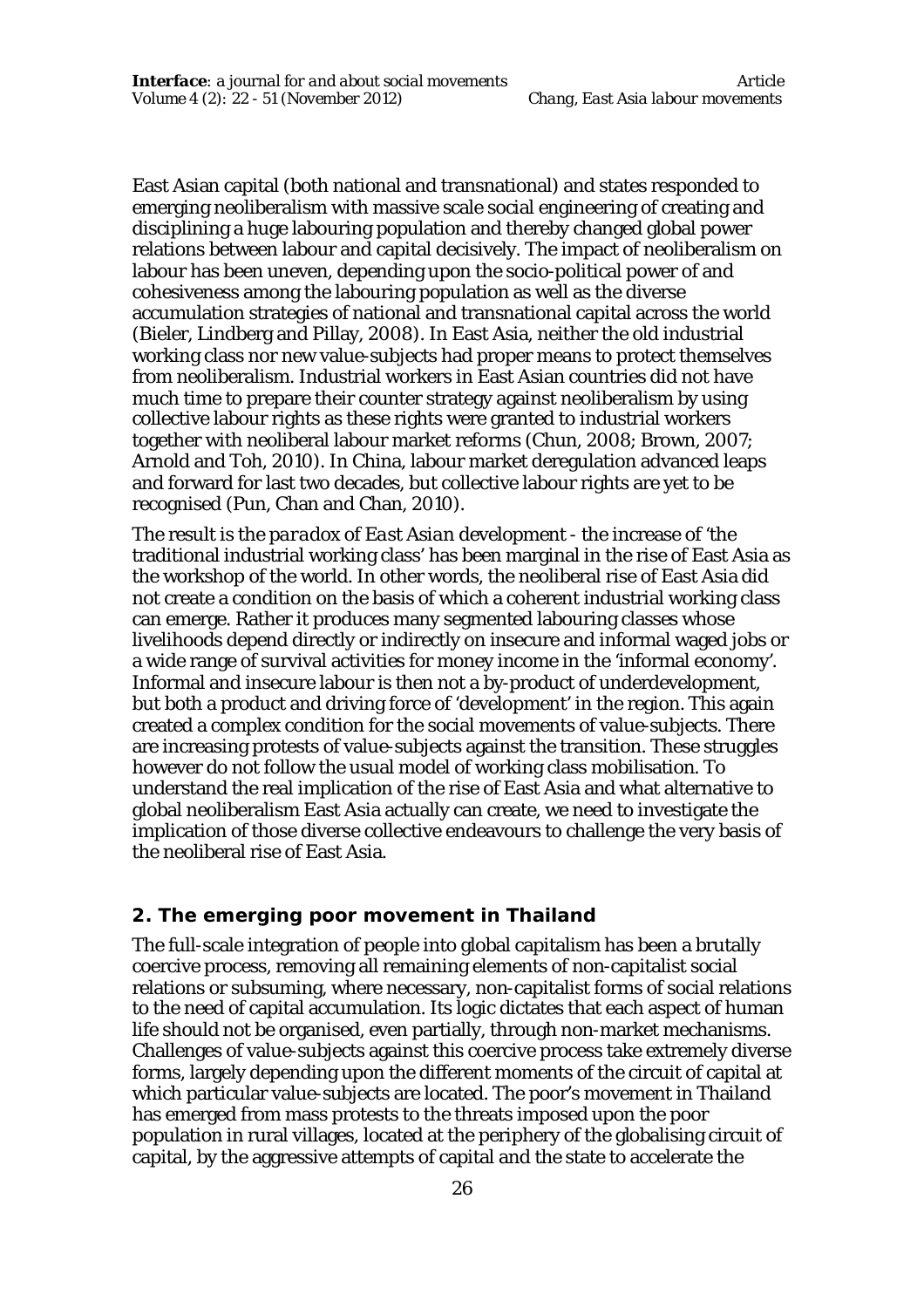industrial boom of 1980s and 1990s by exploiting natural resources such as rivers, forests and lands that played vital roles in sustaining rural livelihoods. In Thailand, the traditional labour movement was weak throughout the 1980s due to the heavy suppression of progressive social movements in urban centres after the short heyday of the democratic labour movement in the mid 1970s (Glassman, 2004: 102). During this period, none of the surviving union federations could claim to represent the majority of Thai workers, covering all together less than 1 % of total employees. It was in the late 1980s that workers began to make their voice heard within and outside the existing trade union movement. Prem's government (1980-1988) encouraged export industries, such as electronics and garment as an alternative to the industrialisation strategy focusing on the export of primary products and import-substitution, introducing the FDI promotion schemes of the Board of Investment. This included currency devaluation and tax exemptions and tariff cuts to export industries. The Thai government subsequently liberalised the economy with easier access to Thailand's commodity and financial markets, accelerating the integration of Thailand into global neoliberalism. While traditional subsistence agriculture was getting less important, industry and services became the backbone of economy. Manufacturing industry grew rapidly with steeply increasing FDI inflow. It accounted for 13.4 percent of total employment in 1996, in comparison to 7.1 percent in 1981 while it produced 28.4% of Gross Domestic Product (GDP) as of 1996.<sup>2</sup> GDP per capita more than tripled between 1985 and 1995, reaching US\$2,800 in 1995.

Labour activism managed to re-emerge between 1988 and 1989, corresponding with the period of very rapid industrial expansion. The first significant challenge to global neoliberalism came from the state-owned enterprise (SOE) unions whose membership numbers exceeded half of all unionised workers in Thailand.<sup>3</sup> Although the 'labour-aristocracy-like' SOE unions were neither very militant nor very enthusiastic in using their power to help organising new workers in private enterprises (Glassman, 2004: 90), they were active in confronting the privatisation of public enterprises pushed by the elected civilian Prime Minister Chatichai Choonhavan. In particular, the port workers' union, in collaboration with electricity and telecommunication unions, was at the frontline of struggles against privatisation and managed to disrupt port operation in Bangkok twice in 1989 and 1990, forcing the government to reconsider its privatisation plan. However, the heyday of the SOE unions did not last long. The new military government, which came into power after 1991 military coup, introduced the State Enterprise Employees Relations Act and disallowed unions and collective actions in state enterprises to circumvent increasing union militancy.

 $\overline{a}$ 

<sup>2</sup> From ILO and World Bank on-line databases.

<sup>3</sup> Unions in the private sector covered only 152,000 employees at the time (Hewison and Brown 1994: 507).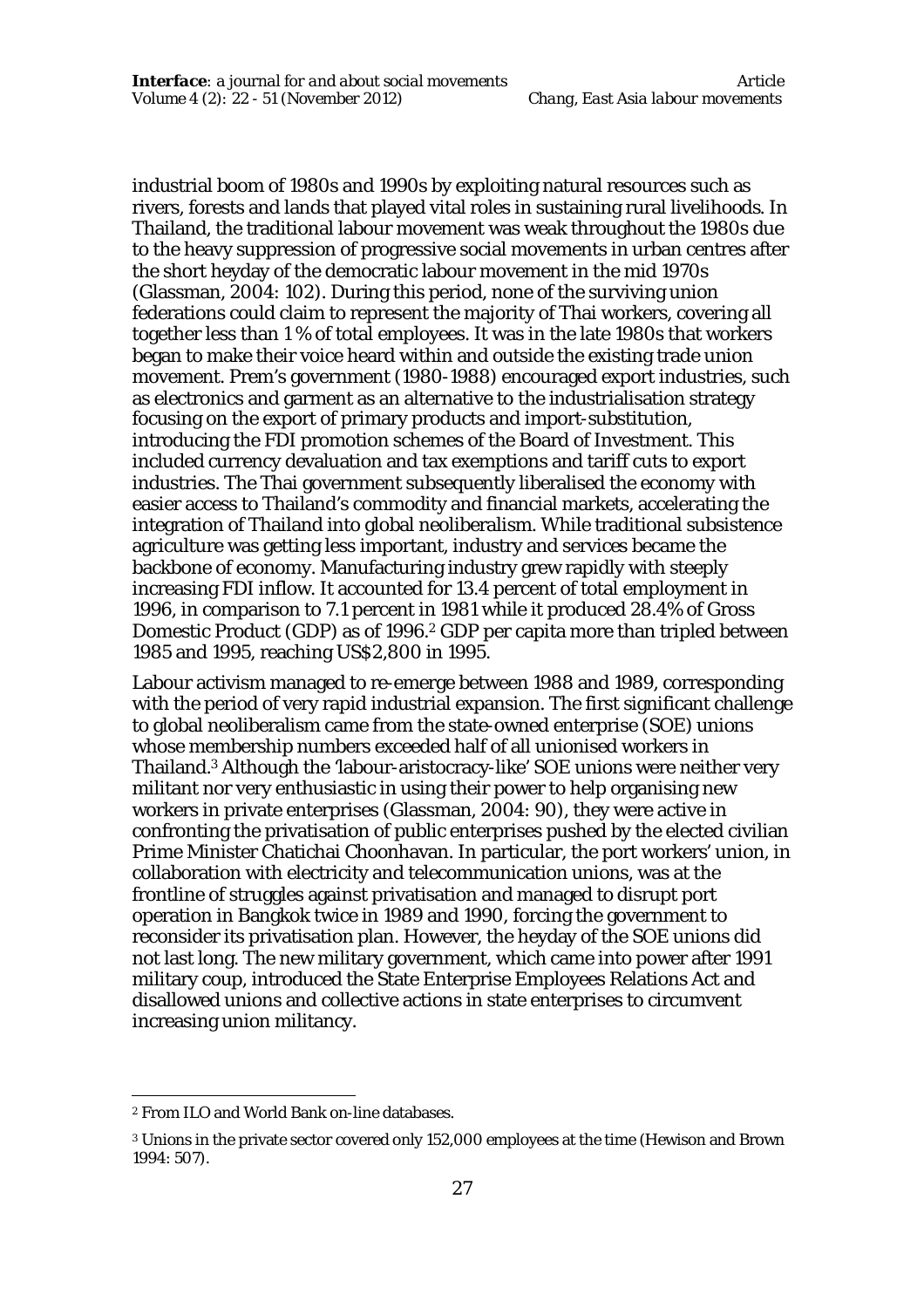While smaller and newer unions in the private sector and labour NGOs struggled hard to build union militancy and intervene in the democratic transition from 1992, more serious challenges against global neoliberalism was surfacing in rural areas. The Assembly of the Poor (AOP) was the representing organisation of the rural poor movement (Baker, 2000; Glassman, 2001; Missingham, 2003). Established by 250 villagers' representatives and NGO delegates on the international human right day in 1995 (Missingham, 2003), the AOP came out as 'an umbrella network linking the struggles of numerous rural and agrarian organizations' (Glassman, 2001: 522). In 1996, the AOP organised, together with residents in fishing villages in Ubon Ratchathai province, a protest to the Pak Mun Dam project funded by the Thai state and the World Bank to provide much needed electricity for growing cities and export-oriented industries in Thailand. Starting from the successful mobilisation of a five-week sit-in in the government house in Bangkok in 1996, the AOP's strategy of combining localised daily activities with centralised 'occupation' has been proven to be effective. The AOP managed to mobilise again twenty thousand strong participants in the 99-day occupation of the government house in 1997 as well as the protest-camp at Pak Mun dam in 2000. The AOP claims that 'its mass action against government's large-scale development projects managed to stop at least three mega development projects in northern Thailand' and 'changed the way in which the state introduces and implements these development projects once and for all' (interview with AOP activists Ken and Nu, 9<sup>th</sup> August 2008).

Although the main constituency of the AOP continues to be rural areas with people refusing to be forcefully integrated into global neoliberalism, the AOP has transformed from a local movement of the rural poor to a nation-wide movement of the working poor both in rural and urban areas, incorporating those marginalised within the circuit of capital. The AOP expanded by incorporating 7 different networks of villagers, urban poor, NGO activists and academics, covering major developmental issues such as dams, forestry and land, urban slums, work-related diseases and accidents, alternative agriculture and small-scale fishery (Missingham, 2003: 324-325). The AOP initiated its urban expansion by launching a campaign to protect slum dwellers and homeless from the daily harassment of local authorities and police (interview with AOP activists Ken and Nu, 9th August 2008). The AOP also campaigned for basic living standards, welfare and health care for the poor in urban slums. Another group of people at the peripheral area of urban capitalism the AOP work with is the victims of work-related diseases and accidents who lost their work capacity and inevitably became poor. The AOP helped those victims learn their rights through education programmes and if necessary directly assisted their legal claims for compensation. At the national level, the AOP campaigned for higher minimum wages and called for stricter price policy for staple goods. Although the AOP managed to become a vehicle for nation-wide social justice, their activism is tightly embedded in the communities where they started the movement. Each of the seven networks within the AOP operates independently with their own secretary, local organisers and focus groups in different local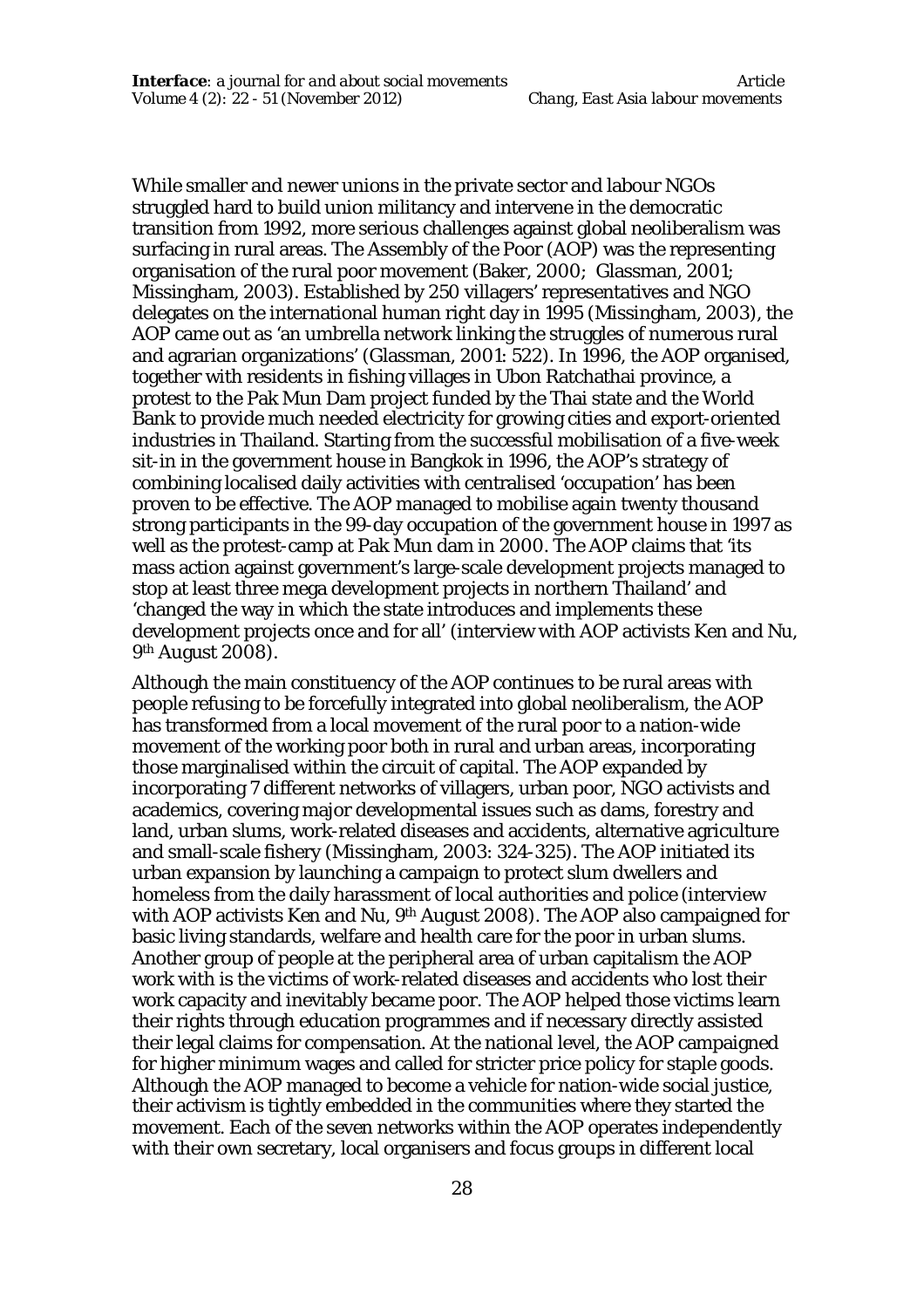communities. Network activists are embedded in the local communities and regularly organise discussions with villagers and communities affected by particular policies or state projects and often mobilise direct actions with local population at the local level while major concerns are being brought up to the Assembly to organise national level actions. The Assembly is regarded as 'an arena where these different networks find a common target and potential power to change by acting together' (interview with AOP activists Ken and Nu, 9th August 2008).

The AOP played a major role in developing the anti-globalisation movement in Thailand together with other networks working on similar issues such as NGOs Coordination Body and FTA Watch. In doing so, the AOP extended the scope of solidarity to reach the established labour movement of the industrial working class. At the beginning, this new movement of people at the margin of the globalising circuit of capital did not attract much attention from the existing trade union movement of the industrial working class such as state enterprises unions. However it was during the anti-globalisation protests that SOE unions, who were against privatisation plans, and the AOP came together to form an alliance. Many anti-globalisation organisations effectively halted the 6th US-Thai Free Trade Agreement (FTA) negotiation in Chiang Mai in 2006 by mobilising the biggest protest ever in Thailand on the issue of trade and globalisation with ten thousand protesters. Furthermore, the AOP participated in international protests against WTO and FTAs. The AOP was one of the major Thai organisations presented in the Hong Kong WTO protest in 2005. Together with hundreds of Korean protesters, 79 members of the AOP were arrested by the Hong Kong police during the protest. Combining local-based activism with national and international actions and incorporating both the rural and urban working poor, the AOP opened up a new possibility for people at the margin of the globalising circuit of capital to challenge global neoliberalism.

#### **3. Struggles of Chinese migrant workers**

According to official statistics, the number of China's internal migrant workers employed outside their hometowns has reached 153 million by 2010. They are no longer a supplementary workforce but became a 'major component of the new Chinese working class' as they now account for more than half of the urban workforce (Leung and Pun, 2009: 552). The creation of these new valuesubjects was an integral part of China's capitalist transformation in which socialist production units were becoming capitalist firms and 'socialist masters' in SOEs becoming capitalist workers. Despite the rhetoric of 'retaining socialism in China', the strategy of introducing market 'elements' to boost the socialist economy transformed China into an integral part of global neoliberalism by being an assembling hub of the globalising circuit of capital. This transformation changed all dimensions of the existing relations between enterprises, labour, and the state. Privatisation of SOEs was initiated by separating the management of enterprises from ownership through the 'contractual management system' and increasing enterprises' autonomy in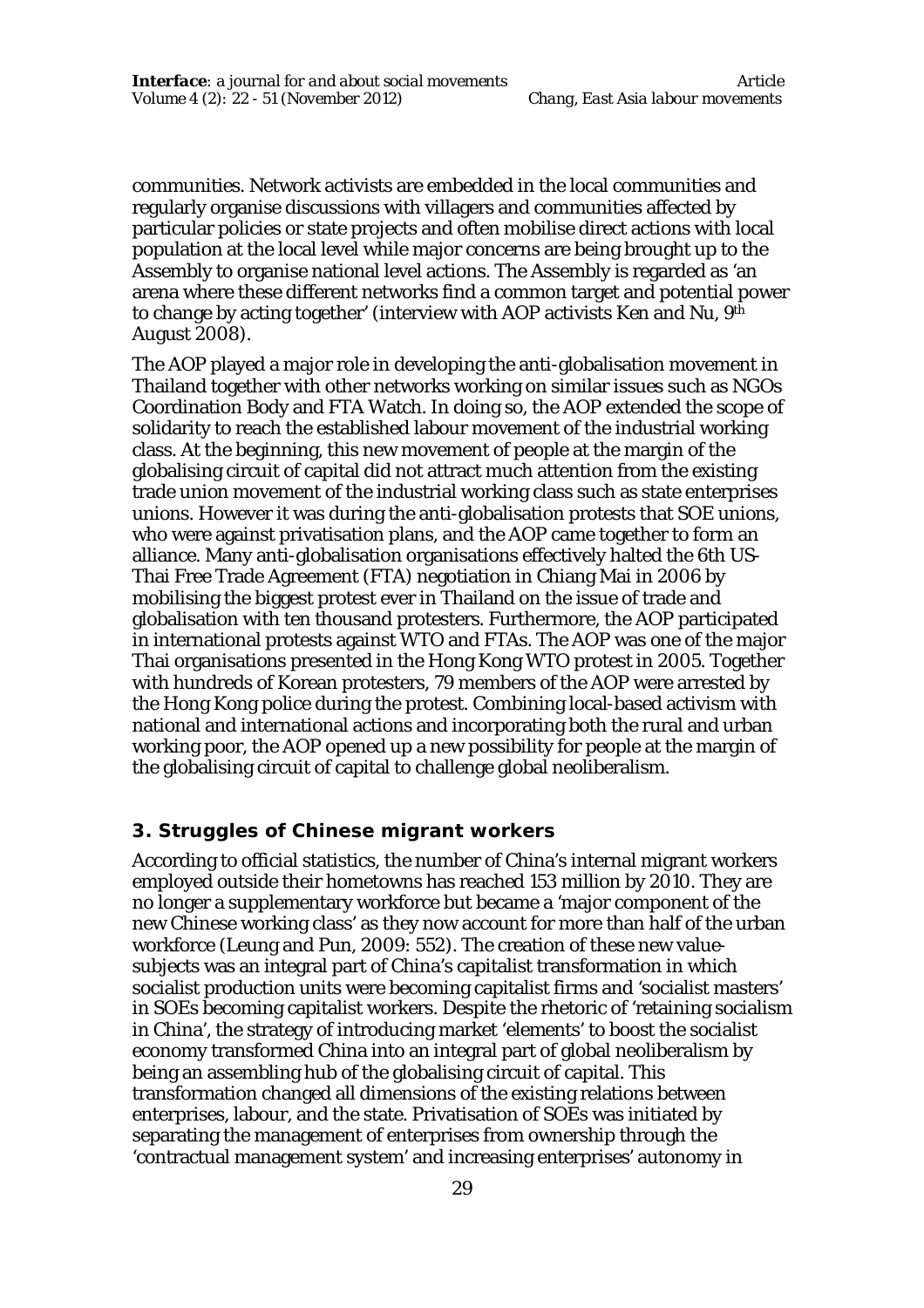personnel management and profit allocation. The Communist Party's policy of 'grasping the big one and letting the small one go' accelerated privatisation of small- and some medium-size enterprises through selling off shares to domestic and sometimes foreign investors (Hart-Landsberg and Burkett, 2004: 46-7). Direct control over SOEs has also been gradually replaced by control and regulation through state-owned banks. The State's regulation of private enterprises was also relaxed in the Thirteenth Party Congress in 1987. Altogether they created a capitalist form of capital-state relations.

Socialist masters have become capitalist workers in this process. From 1986, all new workers in SOEs were subjected to the labour contract system, which later integrated all SOE workers. Contracted labour was finally recognised as the primary form of employment in the first Labour Law enacted in 1995. These 'masters' were also disappearing in the process of downsizing and privatising the SOE since the mid-1990s. A particular scheme of laying-off called '*xiagang'*  was introduced in the mid-1990s and about 28 million SOE workers have been sacked by the end of 2003 (Naughton, 2007: 186). As a consequence, SOEs' contribution to total employment in manufacturing decreased from 44 % in 1980 to a mere 14.8% in 2001 and slightly higher than 10% in 2010 (China Statistical Yearbook, 2002; 2011). As Township and Village Enterprises (TVEs) and urban collective enterprises have also been privatised, public enterprises employed only 7% of total employment in 2003 (Naughton, 2007: 184) and 27% of the urban workforce in 2005 (Andreas, 2008: 130). Whilst the majority of the laid-off state enterprises workers returned to the labour market as selfemployed and temporary workers (Solinger, 2004: 51) and remaining SOE workers were becoming capitalist labourers, it was the huge influx of young internal migrant workers that satisfied the ever growing demand for cheap and flexible labour in private enterprises in China's coastal cities.

In the earlier stage, migrant workers left their lands but stayed at their hometowns, mostly working for TVEs which attracted more than 60 million rural workers by 1988. The rural to urban exodus accelerated when it became obvious that the rural development could not match the rapidly growing urban counter part with the massively increasing inflow of FDI.<sup>4</sup> After decades of being mobilised under the strict control of the party-state and different collective work units, the rural population was not merely 'peasant' in a traditional sense, but rather a well disciplined reserve army of labour ready to work. The household registration system called *hukou*, although relaxed, continued to function to minimise the cost of utilising the rural labour force in the urban industries. While the loosening of the *hukou* system allows the

 $\overline{a}$ 

<sup>4</sup> The rural population was suffering not only from sharply declining welfare provision but also from diverse forms of implicit dispossession - from land grabs by expanding cities to the growing influence of large scale agribusiness operating around the collective land tenure system by organising production through 'putting-out system' or by 'leasing land and hiring labour' (Andreas, 2008: 133). While the former provoked numerous rural disputes (between 1999 and 2005, 1 million cases of land dispossession were reported to the Ministry of Land and Resources), the latter shows the growing risk of turning farmers into factory workers in their own land.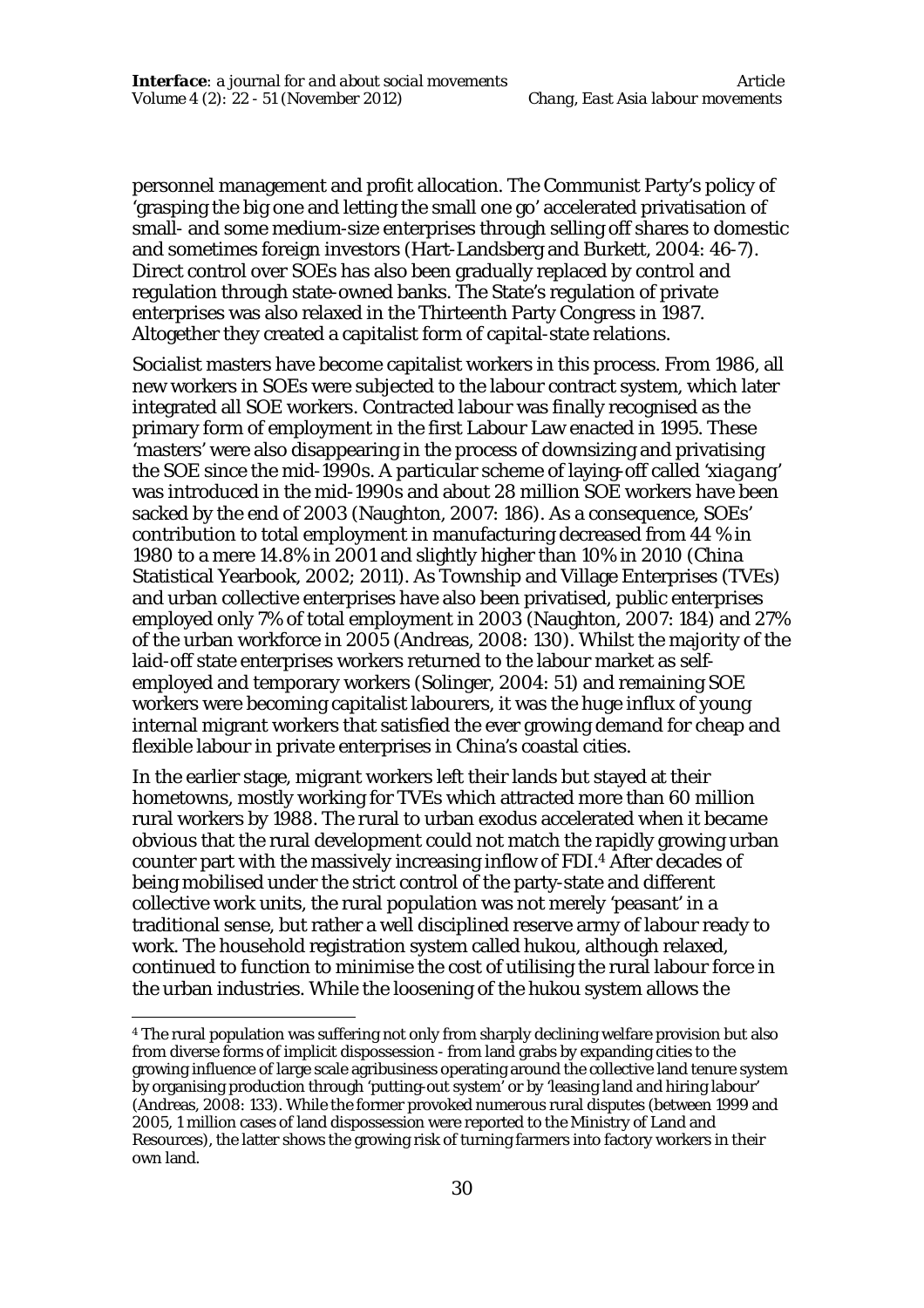migrants to work in big industrial towns, their rural residential status does not give them the right either to be permanent residents or to claim social benefits from the cities they are working (Chan, 2003: 44).

The legal minimum wage, which varies significantly from one region to another, was introduced in the early 1990s. However, the increase in minimum wages during the 1990s' economic boom only kept pace with inflation (Chan and Siu, 2003). Most of all, wages are in principle paid on piece-rate. This means that employers pay only for labour that results directly in products during a given period of time. A large part of the social cost of labour is imposed on individual workers, rather than on the state or on the employers, meaning that capital does not have to pay insurance schemes including pension, industrial injury, maternity, health, and unemployment. By offering their disciplined labour power without burdening capitalists with additional cost for social benefits, migrant workers allowed capital to enjoy high profit. Although extreme exploitation continued to dominate China's labour scene well into the 21st Century, Chinese migrant workers are known for docile characteristics and willingness to work under harsh conditions with low wages. However, current uprisings of migrant workers in industrial cities certainly tell us a different story. In particular, it was the new generation migrant workers' protests that overturned the usual image of submissive Chinese workers.

Various surveys estimate that more than 60% of these migrant workers are new generation migrant workers born after 1980 (China Labour Bulletin, 2011: 13). Compared to the first generation whose iconic figure was 'a young, shabby farmer making his way to the city for a limited amount of time with limited ambitions and expectation for his time there' (Gallagher, 2010), these new generation migrant workers are more deeply integrated into capitalist China. Grown up in the booming cities and naturally having no attachment to farming, they consider themselves not as peasant-workers but as permanent residents in cities. They aspire to city life and have greater expectation for upward mobility with their career development in the cities (Pun, Chan and Chan, 2010: 136). They are relatively well educated and exposed to various media discussions about social issues. They are also well aware of rights of citizens. In fact they tend to act as citizens even if their residential status does not grant full citizenship to them (China Labour Bulletin, 2011: 13-14; Wong, 2010: 3).

The recent wave of strikes and the desperate protests of Foxconn workers clearly revealed accumulated discontents among migrant workers as well as the characteristics of the new generation. Even before these struggles, struggles of migrant workers have been increasing in number and 'radicalizing' in form (Leung and Pun, 2009). More active individual and collective actions taken by migrant workers have moved the centre of labour disputes from SOEs to the private sector over the last decade and became an important cause of social unrest in China. Between 1993 and 2005, the number of 'officially recognised' mass protests increased from 10,000 to 75,000, showing a 20% annual increase (Leung and Pun, 2009: 553). Approximately 70% of them have been organised by peasants and workers (Leung and Pun, 2009: 553). China Labour Bulletin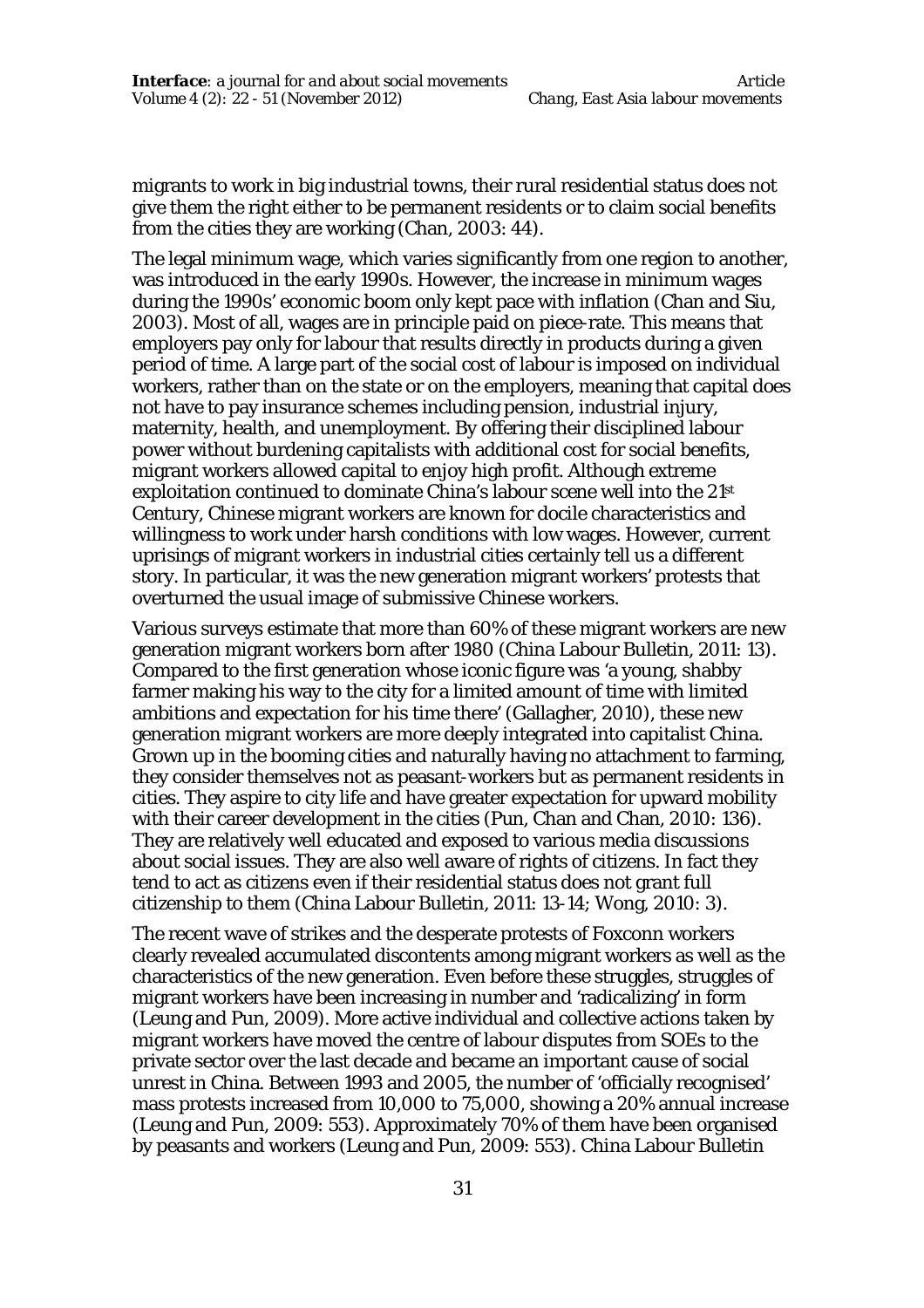(2011) estimates that there were about 90,000 mass incidents in 2009, about one third of them being labour disputes. An increasing number of workers also address grievances through legal channels. Arbitrated labour disputes increased from 135,000 cases in 2000 to 500,000 in 2007 and 602,600 in 2010 (Leung and Pun, 2009: 553; China Labour Bulletin, 2011: 11). Together with cases handled through labour mediation procedure, a total of 1,287,400 dispute cases were handled though legal channels in 2010 (China Labour Bulletin, 2011:11).

These increasing protests led the party-state to addressing emerging discontents among the working population (Gray, 2010). Dubbed with 'harmonious development', which became an official direction of Chinese development after Hu Jintao and Wen Jiabao came into power in 2003, several measures have been introduced. They include policies addressing rural-urban disparity with increasing government investment in inland areas, a more efficient system of managing minimum wages, more aggressive campaigns to establish trade unions in private enterprises, pursuit of wage negotiation through the collective contract system and finally labour law amendment. The labour law reform has been regarded as particularly favourable to migrant workers as it intended to improve job security of migrant workers and provoked strong protests from business leaders. Nevertheless, the year 2010 witnessed an important development of labour activism among migrant workers. The epicentre of the wave of strikes was the automobile industry, particularly concentrated in components manufacturers along the supply chain of Japanese car manufacturers.

The most important and influential strike was in Honda Auto Part Manufacturing (HAPM) in Foshan city of Guangdong province in May 2010. But actually it followed many other strikes mostly organised by migrant workers in the booming automobile industry. More than 10 strikes were reported between the second half of 2009 and May 2010 (IHLO, 2010: 18-19). The Honda strike was indeed the climax of the wave of strikes not only because it was a successful strike but also because they managed to very clearly articulate their demands for trade union reform and successfully communicate to the wider public, demonstrating the maturity of the migrant workers movement. HAPM is an auto component manufacturer with an annual capacity of 240,000 units, producing and supplying automatic transmission for Honda's assembly plants in China. About 2,000 workers are employed in this factory, about one third of them being industrial trainees who are spending their final year of vocational schools for on-the-job training. As in many strike actions in China, the HAPM strike took place spontaneously without prior mobilisation or preparation. The 14-day strike began with two frustrated workers who decided to do 'something meaningful' before they left their jobs (Wong, 2010: 2). Two workers' agitation for a walkout in protest over low wages quickly turned into a peaceful sit-in strike of 1,800 workers, including both trainees and regular workers. The workers then quickly elected their representatives and selected core demands. This manifests the increasingly fragile nature of Chinese workplace labour control and accumulating frustration among the workers. One of the major sources of workers' resentment was extremely low wages. Not to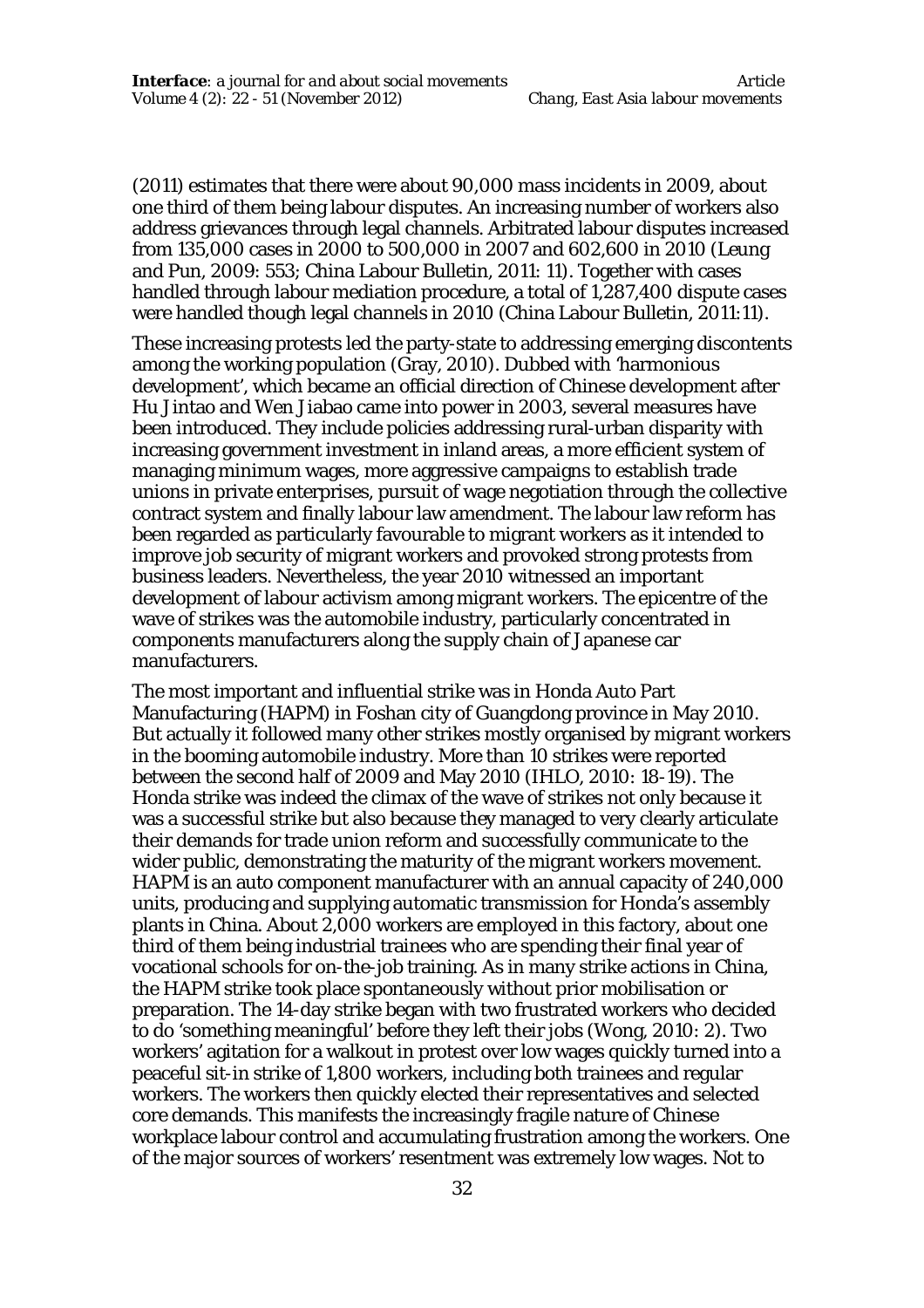mention the trainees making less than 1,000 Yuan per month - that is less than the tuition fees they paid for the school (IHLO, 2010: 13), the regular workers were also earning a strikingly low salary of 1,200 to 1,600 Yuan a month (US \$190 - \$238) which is a lot less than industry standard. As their basic salaries were so low, the legal minimum wage of Foshan city (920 Yuan a month) could be met only after adding all other allowances including overtime payment. Frustration was getting bigger not only among workers in HAPM but also other auto parts manufacturers in Guangdong province as these companies had been enjoying snowballing profits in the automobile boom in China and workers in assemblers were earning much more than the workers in HAPM.

While the Guangdong police force was on alert and setting up a cordon surrounding the factory, negotiation between management and workers representatives began. The HAPM management firstly tried to end the strike by firing two leaders of the strike and proposing fringe benefits to the workers. The striking workers came up with more articulated demands on 27 May, including 800 Yuan pay increase for all the workers, a seniority increment of 100 Yuan per year, reinstatement of the dismissed workers, no disciplinary action for all strikers and most importantly re-organisation of the trade union in HAPM with an elected chairman (Globalisation Monitor, 2010: 22). The management responded with the usual divide-and-rule tactics, proposing higher increase in wages for the trainees with a condition of not participating industrial action again. However, the strikers were not easy to divide once the workers had learnt how to coordinate the strike and earn public support. The workers at HAMP created a chat group called 'Unity is Victory' on China's biggest instant messaging programme, 'QQ'. This allowed strikers 'to provide rolling briefings on progress in the strike', inform reporters of the progress and invite lawyers and labour right activists to provide expert advices (China Labour Bulletin, 2011: 14). In addition, the management was facing emerging problems. Firstly, Honda's zero inventory system and just-in-time management turned out to be disastrous for strikes in parts and components suppliers. As the strike lasted for more than 10 days, Honda was running out of time. Secondly and more importantly the incident on 31st May where 200 'officials' wearing yellow baseball caps and union badges were sent by the local branch of All China Confederation of Trade Unions (ACFTU) in an attempt to violently disperse the striking workers in the factory. This incident not only strengthened workers' unity in the factory but also created support to the strikers from the general public. While even national and Guangdong province party leaders were condemning the union's action, the story of the striking workers in HAPM was widely covered by media with ample sympathy expressed to the workers. In subsequent negotiations, workers managed to get considerable concession from the employer, including an 11% pay rise, a 33% increase on meal and accommodation allowances, and most importantly direct election of union team leaders, committee members and vice chairman (Wong, 2010: 2; China Labour Bulletin, 2011: 41). In 2011, a collective contract was signed between the new union and management with an average 33% increase in wages.

The strike in HAPM spread out to about 100 other workplaces mostly though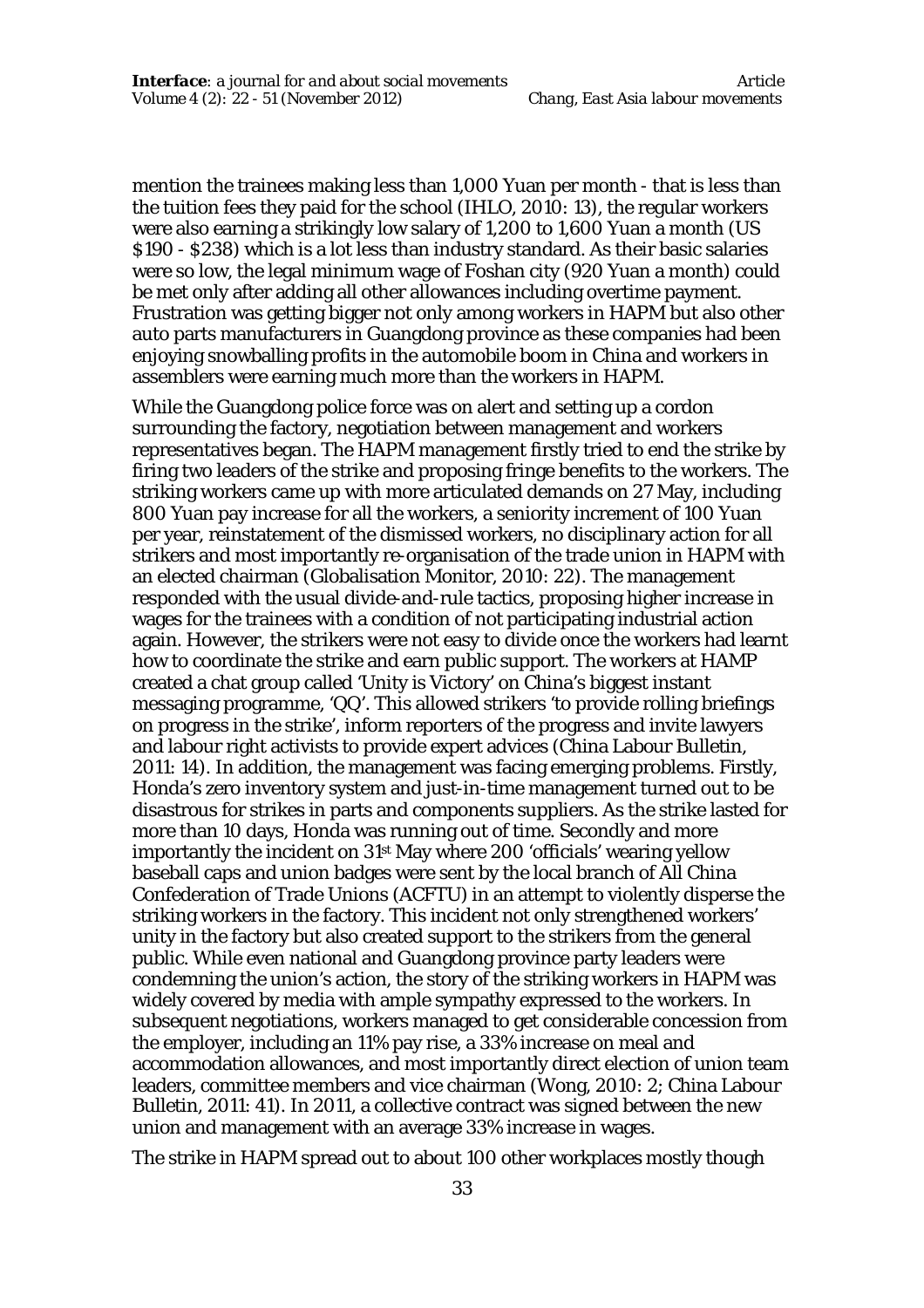not exclusively in automobile part suppliers in Guangdong province (IHLO, 2010: 20-22). With on-going nation-wide discussions about sweatshop conditions in foreign-owned auto-parts factories and mounting condemnation of the official trade union's irresponsibility and incompetency, migrant workers were now much more confident. Many relied on the same leverage HAPM workers used, taking advantage of the vulnerability of the just-in-time management of Japanese carmakers. A strike at Denso in Nansha Guanzhou effectively paralysed operation of the Toyota assemblers, which again forced the employer to meet the demands of the workers rather quickly (China Labour Bulletin, 2011: 24). Migrant workers in those strikes put up demands similar with those in HAPM strike, including pay rise in proportion to the rising profits of the companies, and in some cases reform of unions at the plants (IHLO, 2010: 19). They also combined new tactics used in the HAPM strike, such as online forums and instant messaging, with more typical tactics established over the years of workers struggle in China, including mass demonstration, sit-ins in factories and public spaces, blocking factory gates to stop deliveries, collective petitions and etc. As HILO claims, 'the strike marks a significant turn in the spontaneous labour struggles of migrant workers in China from defensive to offensive' (2010: 19). The more daring and rights-sensitive generation of migrant workers began to act as full-citizens with self-claimed social and economic rights and self-invented collective bargaining in which spontaneously but democratically elected labour leaders confronted the employers. These struggles are certainly opening up a new phase of the struggles of value-subjects in China.

#### **4. Irregular workers' movement in Korea**

The irregular workers' movement in South Korea emerged from the neoliberal reformulation of Korea's capitalist development through which Korea became one of the central players of global neoliberalism. Active participation in emerging global neoliberalism was indeed a response of Korean capital and the state to the crisis of earlier development strategy, which was manifested during the Asian economic crisis of 1997-1998 (Chang, 2009a). Since the mid-1980s, favourable conditions in export-oriented labour intensive industries, such as garment, sportswear and low-end electronics, began to move away from Korea. Growing protectionist pressure from the US to compensate its worsening trade balance with Korea slowed down export growth while accelerating exportoriented industrialisation of Southeast Asian countries and China were challenging Korea. More importantly, Korean capitalist development faced the explosive development of new independent trade unionism in the summer of 1987, during which 1,300 new democratic trade unions were organised and recognised, facilitating wage increase in manufacturing - 10.4% in 1987, 16.4% in 1988, 20% in 1989 and 16.8% in 1990 (Chang, 2009a).

The state and capital attempted to overcome these difficulties by embracing neoliberalism, pursuing the usual three pillars of global neoliberalism commodity and financial market liberalisation, privatisation of SOEs and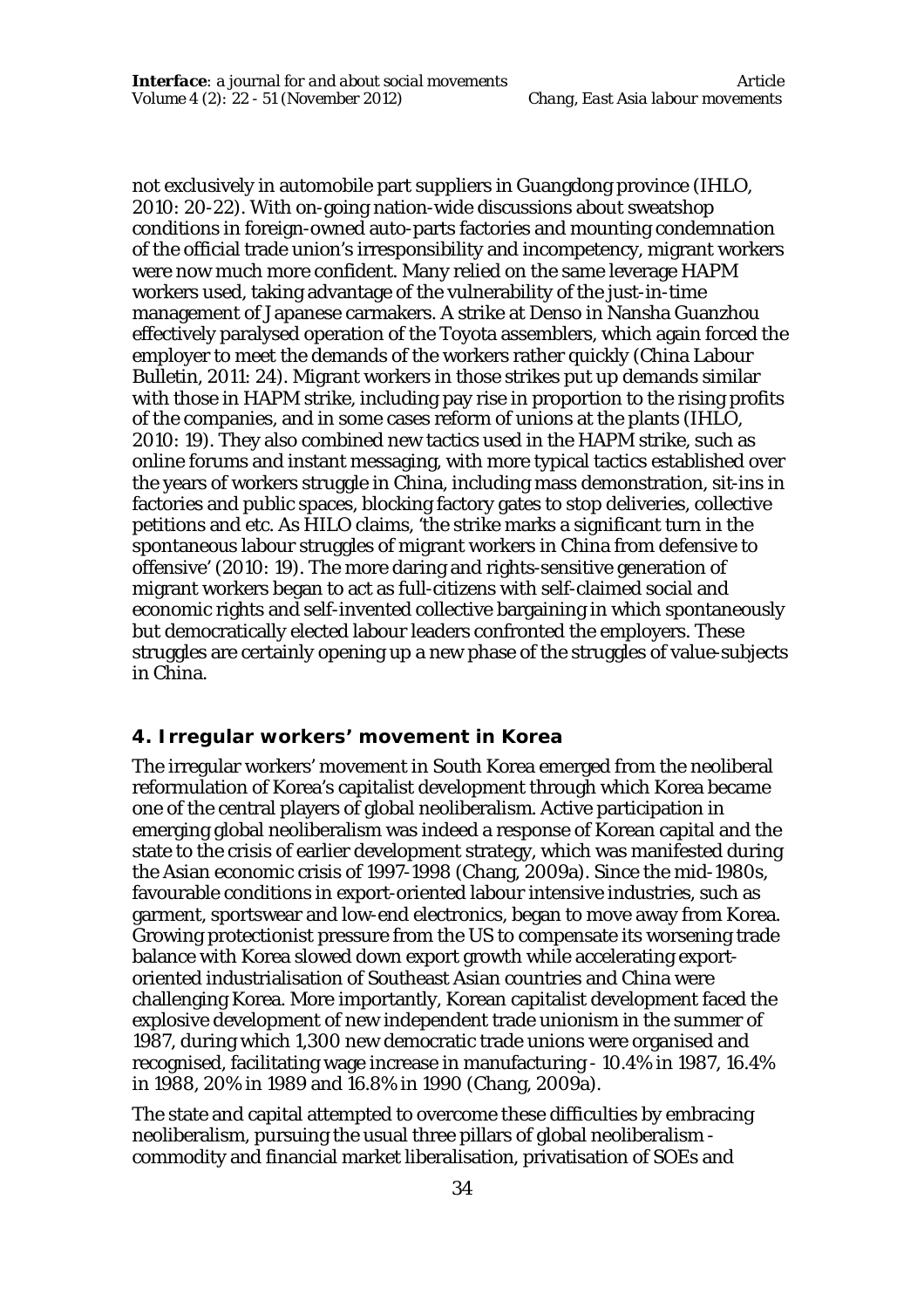flexibilisation of labour. However, this was only partially successful largely because the restoration of the power of capital vis-à-vis labour remained to be achieved. Indeed, the Korean state realised that 'Korea's entire future as a major center of accumulation was critically dependent on the achievement of a substantial redistribution of income from labor to capital' (Pirie, 2006: 216). However, it was during this period that labour became an important social force by establishing a nationwide union movement with the establishment of the Korean Confederation of Trade Unions (KCTU) whose members exercised huge influence in strategically important workplaces. The attempts of capital and the state to remove strong trade unions precipitated more militant resistance from organised labour, making it harder for individual capitals to survive increasing competition in the export market by squeezing labour. On the other hand, financial liberalisation caused growing dependency on short-term credit, making the economy vulnerable to external shocks. These problems manifested themselves in a general crisis in 1997-1998. It was not until the restructuring period in the aftermath of the general crisis that a new and more genuinely neoliberal basis of further capital accumulation emerged.

Sky-rocketing unemployment, combined with the continuing attempt of the state - now with enhanced legitimacy of the state on the basis of the shift from the authoritarian developmental regimes to democratic neoliberal regimes (Chun, 2008: 28) - to isolate the labour movement by portraying it as the movement of labour aristocracy against the poor, enabled the state and capital to get away with the piecemeal introduction of irregular work arrangements mostly through utilising dispatched and temporary labour in manufacturing and self-employed waged workers called 'special employment' in the service sector. Union response to this has been largely ineffective. The KCTU was overwhelmed defending their heartland from mass lay-offs and the aggressive attempt of the state to oppress the most militant wing of the labour movement (Chun, 2008: 28-29). After years of desperate defensive struggles, the labour movement survived in large-scale manufacturers. However, the labour movement faces a crisis of representativeness for the working class as a whole - the new irregular working class immensely expanded outside the comfort zone of the union movement.

Irregular workers became the backbone of the new and 'revitalised' neoliberal economy by working harder and longer with smaller compensation and often no welfare provision. The absolute majority of new jobs created after the crisis was predominantly irregular. The number of temporary and daily contracted workers finally outnumbered that of standard-regular workers by 2001. This trend continues to develop even after all major economic indicators returned to the pre-crisis level. The degree of insecurity and informality is higher among the less powerful segments of the labouring population. As of 2008, about 4,156,000 male irregular workers accounted for about 47% of total male employees whereas 65.5% of all female workers, an estimated 4,424,000, were surviving with irregular jobs (Kim, 2008). At the bottom of the hierarchy within the working population are about a half-million documented and undocumented migrant workers labouring for small and medium size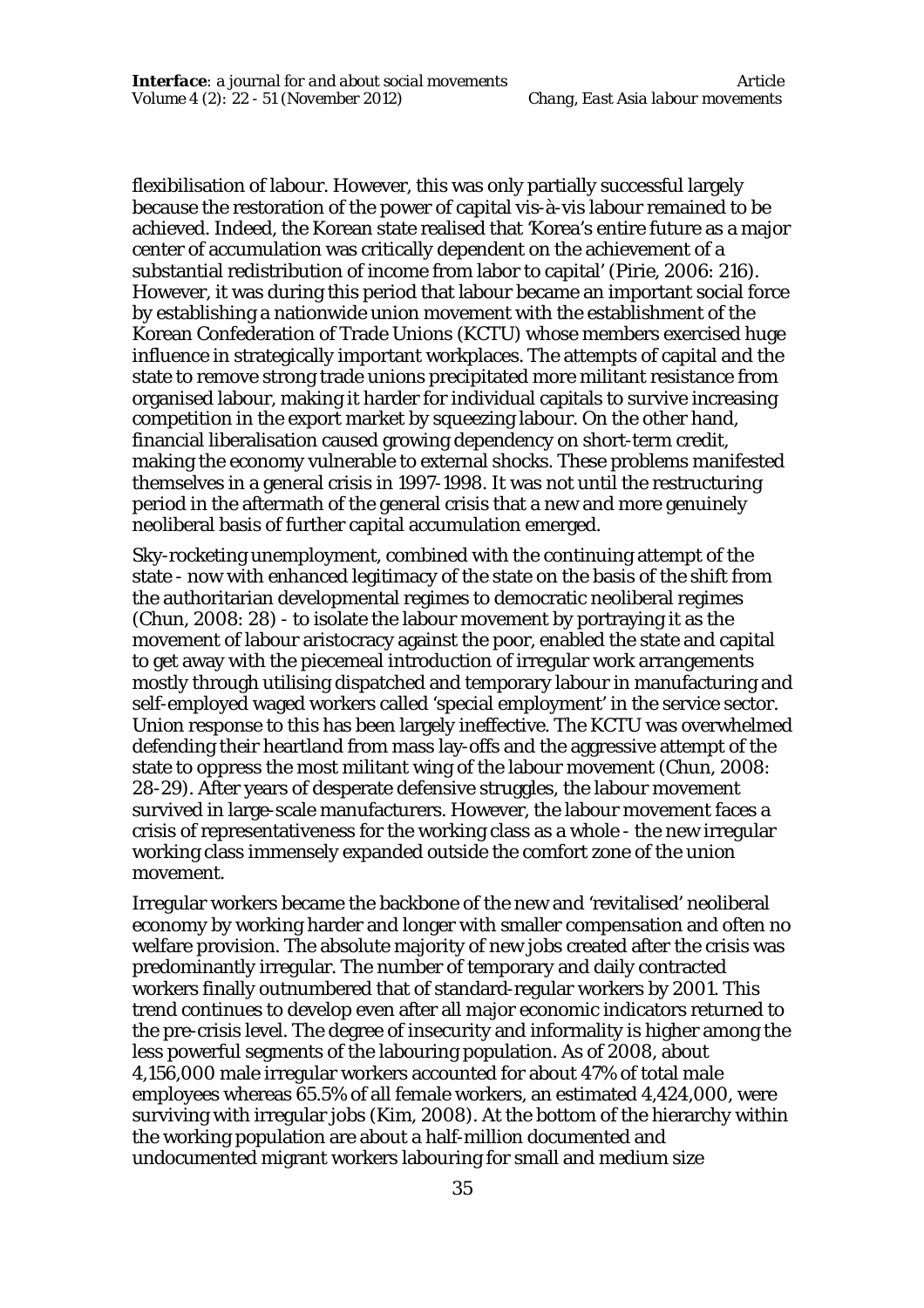manufacturers or small shops and restaurants with irreversibly temporary labour contracts. It is in under these conditions that irregular workers started 'building power from the margin' (Chun, 2009). At the beginning, these struggles underwent extremely difficult process mainly because of the reluctance of the established trade union movement to move out of its comfort zones. Hyundai automobile canteen workers' struggle against lay-off in 1998, the 290-day strike of Korea Telecom Contracted Workers Union in 2000 and Career In-Company-Subcontract Workers Union's struggle in 2001 all shared bitter experience with so-called democratic trade unions affiliated to the KCTU (Chang, 2009a: 154-155; Chun, 2009: 90-97). However, this new movement has created innovative tactics of organising, new forms of unions and centres of solidarity and soon become a new centre of labour militancy.

'Social organising' – organising across boundaries of workplaces and occupations – has emerged as an important method to organise irregular workers. This led most of all to ultra-firm level labour unions targeting 'any workers' without regard to clearly defined employment relations or workplaces. One form of these organisations is the general union (Ilbannojo). General unions offer umbrella union membership and provide legal consultancy and advices to workers in petty-scale enterprises, construction workers, cleaners, domestic service providers and part-timers in convenient stores. Most common general unions are region-based general unions open to workers in a specific township, city and province. As of 2010, more than 50 regional general unions have been established in all major cities and provinces. This form of unionisation is gaining increasing significance since it is in these petty-scale enterprises that most irregular workers are concentrated. There are also general unions which aim to organise women irregular workers such as Seoul Women's Trade Union, Korean Women's Trade Union and the National Federation of Women's Trade Unions. They offer union education, conduct collective bargaining and provide legal advice particularly for gender discrimination and sexual harassment. They have been also very actively organising branches of the union in small workplaces. These unions also function as solidarity hubs of irregular workers in different workplaces and occupations and organise national and regional campaigns by combining some similar urgent issues their members are facing at and outside work. In 2010, a new general union has been established to address specific issues of the youth working poor aged from 15 to 39. This Youth Union is concerned about the fact that the vast majority of youth workers are suffering from insecure employment and lowest wages. These difficulties are exacerbated with the long period of job-seeking mostly due to limited experiences and skills. The union is open not only to irregular workers but also to job seekers. Although the union has been assisted by the KCTU, the union maintains its independence and pursues a union without 'too high walls' around. Their activities are characterised with more informal networks and discussions mainly organised online. Although it is a small organisation with only about 500 members, it managed to launch a national campaign for union recognition and has won it recently.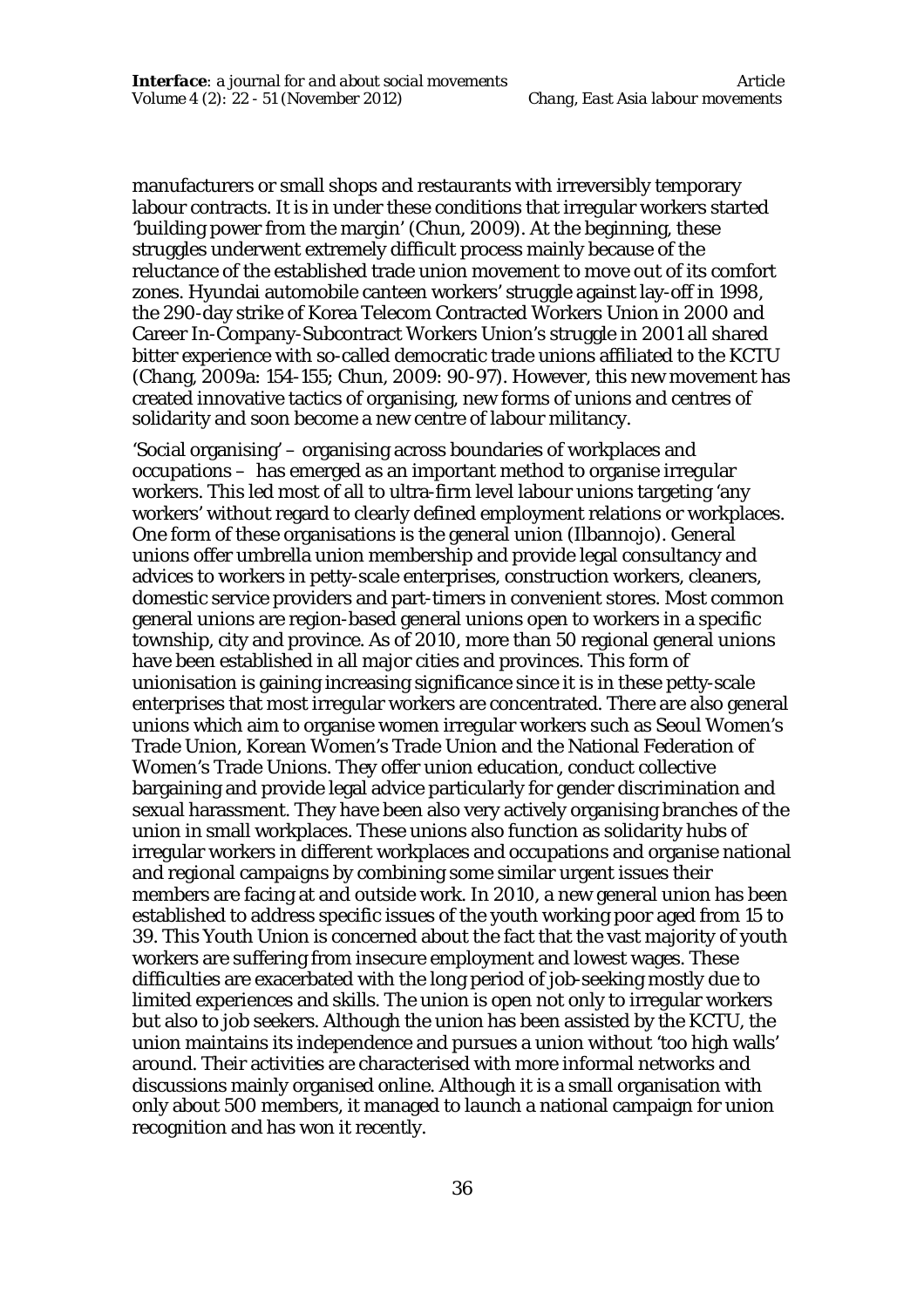Struggles organised by workers in special employment or 'disguised freelancers' in the service sector also widened the basis of labour organising. Good examples can be found in the struggle of private tutors and lorry drivers. A month long strike of private tutors in Jeneung Education to organise a union in 1999 and subsequent struggles of Jeneung Education Teachers' Labour Union to have a collective agreement with the employer proved that the increasing selfemployed 'workers' were actually eligible for collective action and bargaining and other workers' rights as they are subjected to relation of control with the service providing firms. Many other nominally 'self-employed' also managed to organise trade unions, in spite of an on-going dispute about their legal status as 'workers'. The lorry drivers' strike in 2008 was another successful case. The lorry drivers had to organise themselves into an alliance of individual cargo transportation workers (*Hwamulyeondae*) rather than a trade union as there was no legal employment relation between them and the user companies. However, the association managed to force the user companies to have collective bargaining with the drivers after a successful nation-wide general strike. The government could not find legitimate methods to stop the strike action of the alliance because the drivers did not violate any legal 'employment contracts' with employers. It demonstrated that new methods devised by capital to utilise labour in more profitable ways can always be dealt with new forms of organising which often go beyond existing union boundaries.

Because of these struggles of informal workers, there is growing awareness of the importance of solidarity-building with irregular workers from within the traditional labour movement. The KCTU is increasingly involved in organising the irregular segment of the working class. The KCTU introduced a 'strategic organising plan' in 2003, targeting unorganised irregular workers. In 2005, KCTU leadership announced an ambitious training programme for organisers and a fundraising campaign aiming at total US\$ 4 million for organising initiatives for irregular workers. The KCTU also launched a three-year strategic organising campaign and sent out 24 specially trained organisers to industrial federations in 2006. The Korean labour movement is witnessing the shifting centre of labour militancy from the large enterprise unions in the manufacturing sector to irregular workers in small- and medium-size manufacturing firms and the service industry (Shin, 2010). Demonstrating this shift, almost all major militant struggles between from 2005 have been organised by unions of workers in informal and insecure jobs, including the Korea Train Express (KTX) Union, Daegu Gyeongbuk Construction Workers Union, Pohang Construction Workers Union and New Core Workers Union.

#### **5. Informal workers' association in Cambodia**

Another case of the emerging movement of new value-subjects is from Cambodia. The Cambodian experience is important in the sense that the social movements of new value-subjects in the informal economy develop hand in hand with the struggles of the industrial working class which is itself not too old, informalising and has made a conscious effort to overcome the barriers between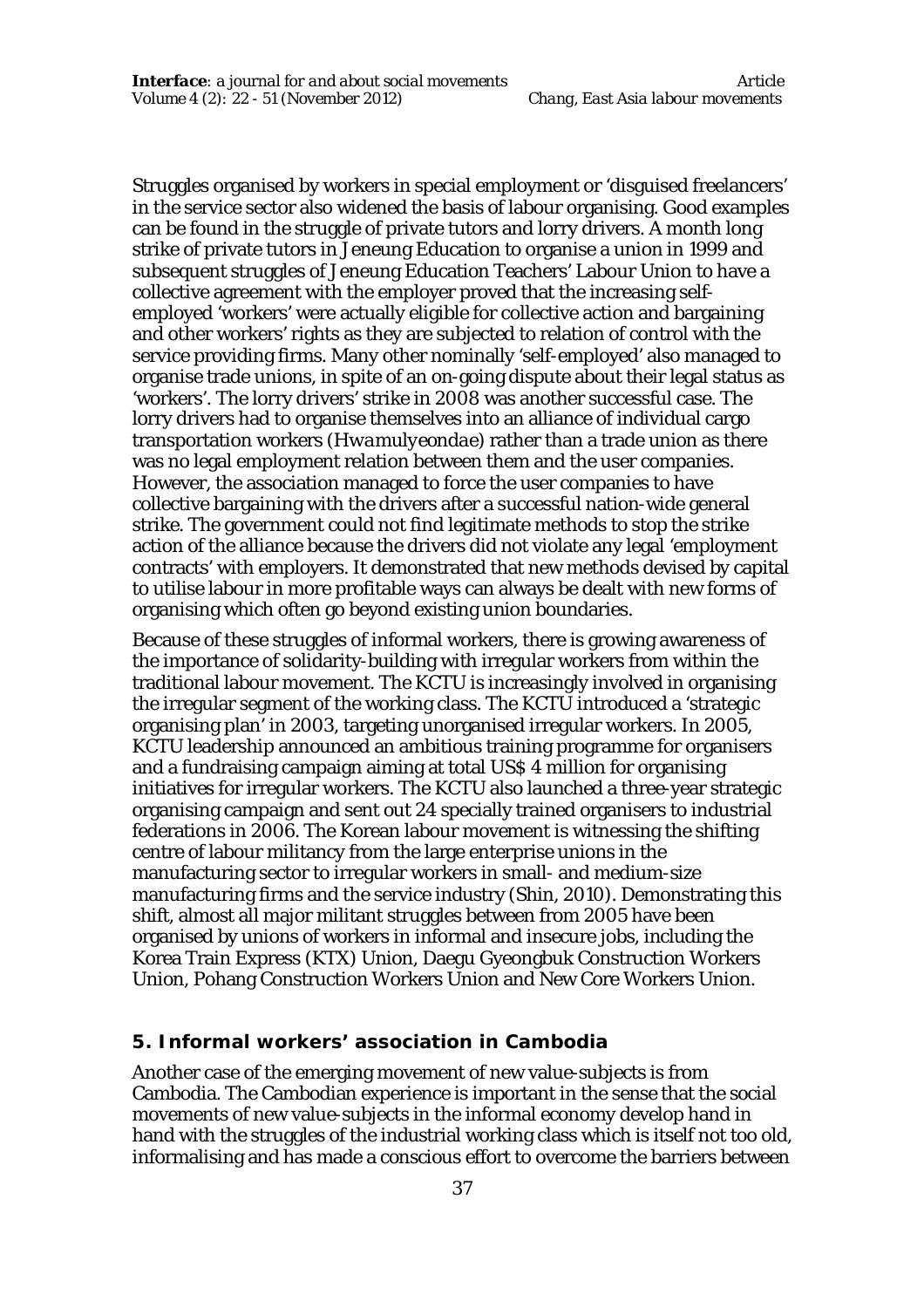formal and informal labour. Cambodia became an integral part of the neoliberal rise of East Asia since regaining peace in 1999. Influx of international aid with structural adjustment programmes encouraged free market economy and export-oriented industrialisation. Since then Cambodia, a country of 14.3 million people with half of them being under 20 years old, has been growing fast with a 9.3% average annual growth rate between 2000 and 2008. GDP per capita (in current US\$) reached US \$710 by 2008. Although Cambodia is still largely an agrarian economy with more than 70% of workforce employed in agriculture, the contribution of value-added in agriculture (forestry, hunting, fishing, cultivation of crops and livestock production) to total GDP accounts only for 35% in 2008 while the share of industrial value-added to GDP in 2008 was 24%.<sup>5</sup> Value-added in agriculture in Cambodia increased relatively slowly at the annual average of 5.4% between 2006 and 2008 while value-added in industry increased faster with 10.2% average annual growth (ADB, 2011). Cambodia's fast economic growth in the last decade heavily relied on the expanding garment production network of East Asia and it is the garment industry that has been single-handedly sustaining Cambodia's industrial output growth as well as export growth with up to 90% of total export revenue coming from the sector which employed around 350,000 workers in 2008 (Arnold, 2009: 116). However, the garment sector exists as an island industry relying almost entirely on imported materials, foreign capital and export markets (Arnold and Shih, 2010). The service sector is also growing faster than agriculture with a 9.73% growth rate between 2006 and 2008 (ADB, 2011). Increasing income from tourism, which is an important foreign currency earner only second to the garment industry, contributes a lot to the service sector growth.

In Cambodia, informal workers are not exceptionally underprivileged population. Rather informal labour is a norm and standard form of employment, accounting for about 85% of the total working population (Arnold, 2009: 109). An absolute majority of informal workers are own-accounted workers and contributing family workers, accounting for 39.6% and 42.9% of total employment in 2008 respectively (ASEAN, 2010: 58). The persistent informalisation of labour is based both on the increasing population working in the informal sector and informalising formal sector employment. The former is a result of the limited capacity of the urban and rural industries to absorb young population entering the labour market in mass, approximately about 300,000 every year (Kem et al., 2011: 111). The urban informal sector expands with the continuous inflow of migrant workers from impoverished rural communities where households are suffering from increasing debts, dubious land titles and increasing land grabs by few powerful players of national and local economy often in collaboration with strong political figures (Arnold, 2008). Those who are lucky and capable enough to get jobs in the urban formal sector are also subjected to increasing informalisation as informal work arrangement is emerging from within the formal sector mostly due to the increasing popularity

 $\overline{a}$ 

<sup>5</sup> Based on World Bank Database.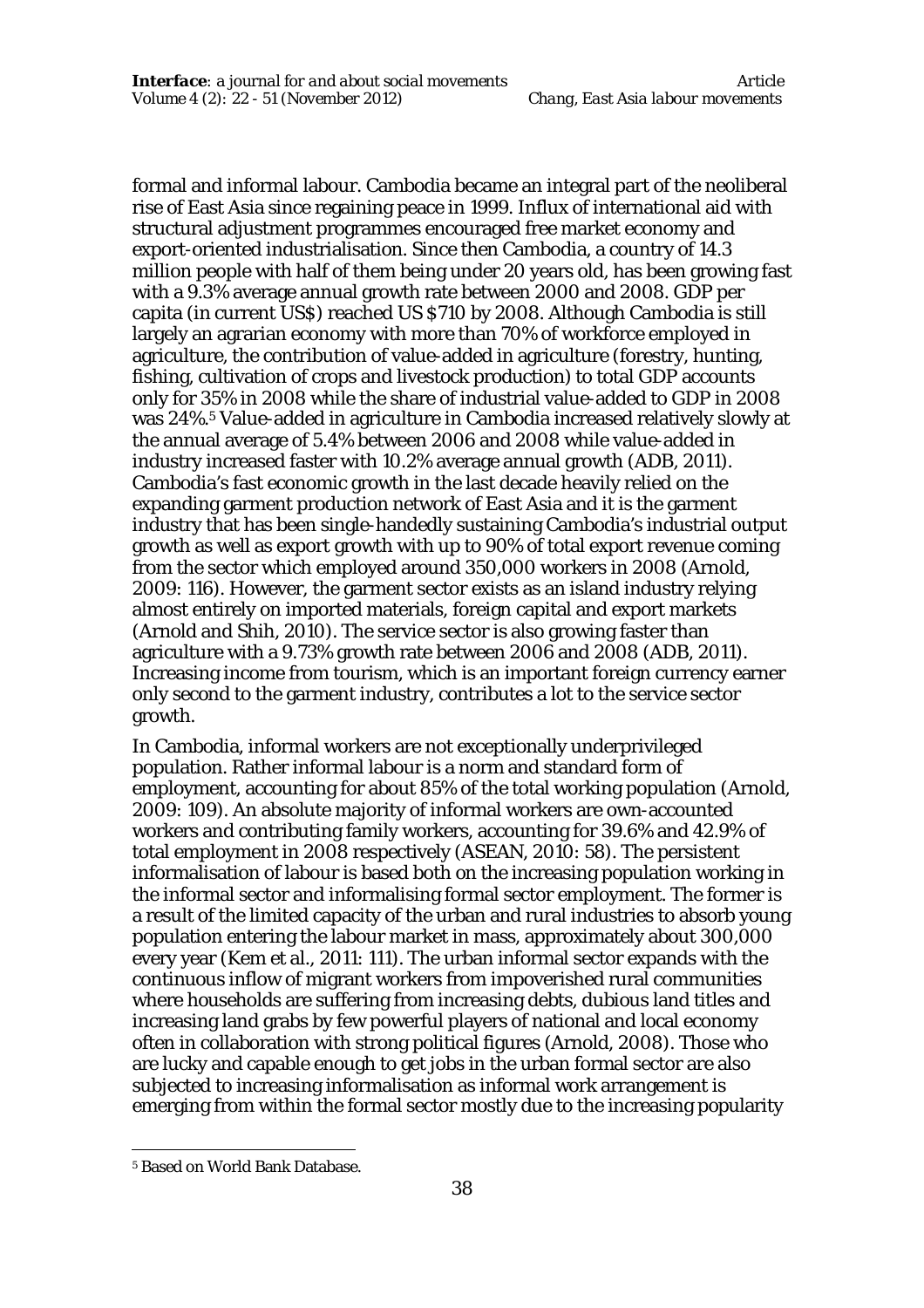of 'Fixed Duration Contracts' (FDCs), raging from 3 to 6 months, among employers in manufacturing in general and the garment industry in particular (Arnold, 2009; Arnold and Shih, 2010).

In fact Cambodia's urban economy cannot survive without a large variety of informal workers such as street vendors, small restaurant keepers, roadside barbers, motor-taxi and tuktuk drivers, street gasoline sellers, construction workers, garbage collectors, sex workers and other 'entertainers', shoe-shiners and many others (Arnold, 2009). These informal workers in Cambodia do not have clear employment relations with those they are working for and their workplaces are not registered. Consequently, they are not regarded as workers by law and they also share the idea that workers are those who work at factories. Naturally, these informal workers are not protected by any labour-related legislation. To make matters worse, they are always exposed to occupational hazards as well as daily harassment by the authority collecting 'informal taxes'. It was in this context that the Independent Democracy of Informal Economy Association (IDEA) was born.

The IDEA began in 2005 with 130 founding members to organise a trade union for self-employed transportation workers driving tuktuks and motor-taxis. However, the Ministry of Labour refused the registration of the IDEA as a union because IDEA members did not have employment relations. The IDEA had to register with the Ministry of Interior as an association in 2006. Nevertheless, the IDEA expanded quickly to include about 3,800 members as of June 2011 (Interview with General Secretary 6 August 2011). The majority of IDEA members includes tuktuk drivers, motor taxi drivers and street vendors. However, the IDEA also organises cart-pullers, small restaurant workers and home-based workers. Members are mostly male aged from 25 to 35, reflecting the major occupation of members - drivers. Most of IDEA members are in major cities such as Siem Reap and Phnom Penh, Sihanoukville and Kandal. However, most of the members are migrant workers from rural provinces. These workers go back to their hometown in the farming season to help out their relatives and family. Most of them make a real income of about US \$100-150 per month. Given Cambodia's wage level, this is not the lowest income in urban areas, however their income fluctuates severely according to the season. Members' education level varies but most of them are secondary school graduates. Drivers in their middle ages are particularly poorly educated while there are even university graduates among younger drivers. Street vendors and cart-pullers are perhaps among the most poorly educated groups and it is not rare for them to be illiterate.

The IDEA's major activities include 'social bargaining', campaigns, various education programmes and welfare services all of which are then used to organise members. The IDEA constantly monitors and tries to address difficulties informal economy workers are facing. For example, the authority often forbids tuktuk or motors from parking their vehicles close to big buildings or high-class hotels. The IDEA negotiates with the local authority to allow those drivers to park in those areas. In this way, the association can widen contact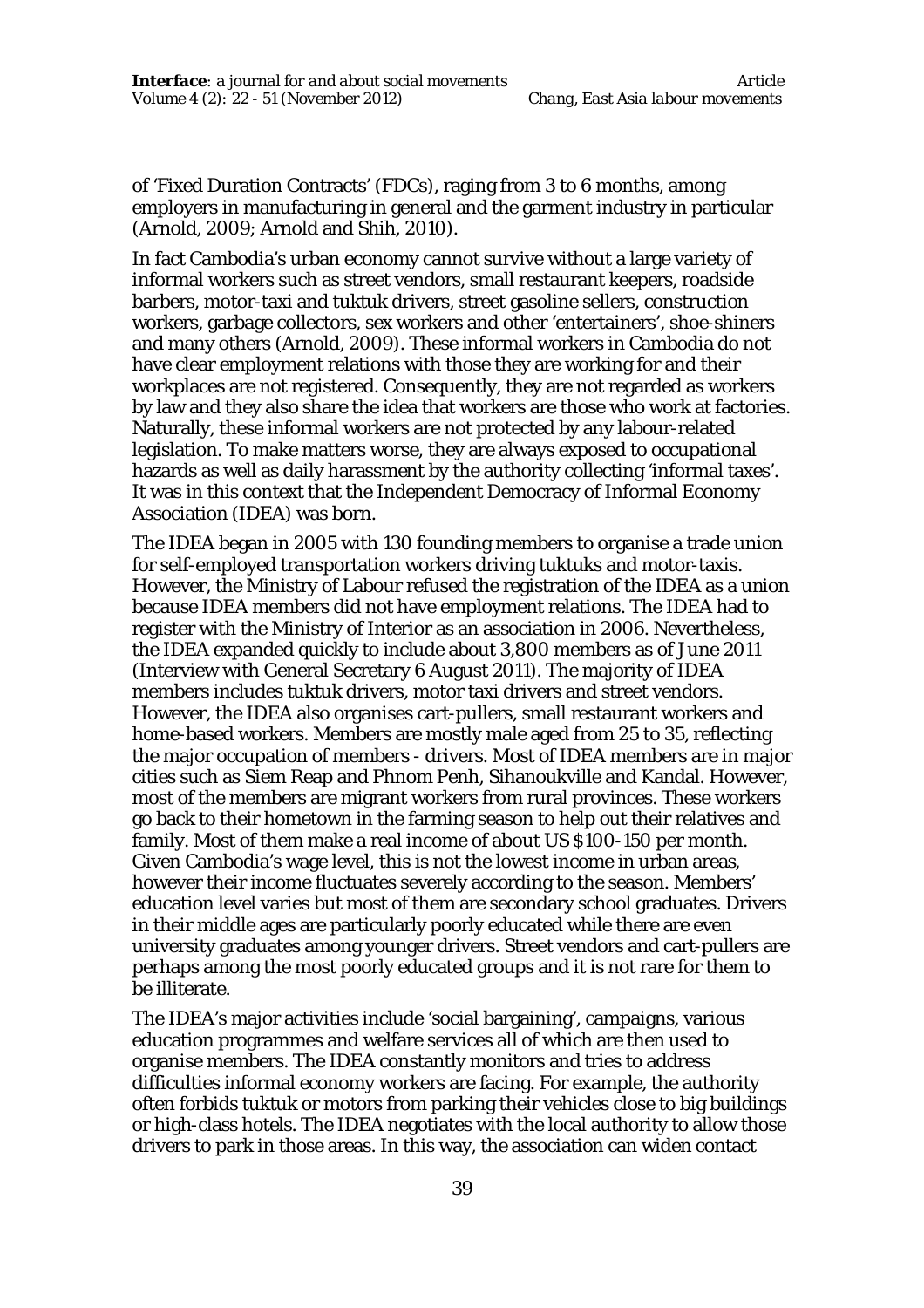with informal economy workers and earn credibility. The IDEA's biggest campaign was about the customary behaviour of the transportation authority to ask for extra money when drivers paid road tax or renewed their licenses. When drivers refused to pay extra charge, the authority responded with longer waiting time or even refused to renew their licenses. IDEA organisers often had to accompany workers when they renewed their licenses or paid road tax to prevent this. Later the IDEA investigated and monitored these illegal taxing closely and identified 90 government officers heavily involved in this business. The IDEA produced a report and sent it to National Anti-Corruption Committee. Phnom Penh city had to dismiss 30 officers and suspended 60 officers (Interview with General Secretary 6 August 2011). The IDEA is also campaigning to stop the police from overcharging traffic violators. This extra money, which became an important income source of traffic police officers in cities, can cost the entire daily income for tuktuk and motor taxi drivers. The authority often threatens the drivers with cancellation of license. Campaigns against such problems and subsequent bargaining with the authority on behalf of members are essentially public, not only benefiting IDEA members but also worker in informal economy and general population. Public campaign and social bargaining emerged as major tools for the IDEA. It is an innovative way to turn around the difficult conditions of informal economy workers who do not have a direct counterpart for collective bargaining.

The IDEA also provides useful services to its members, which can be turned into effective tools to organise members. For instance, the IDEA rents 2 hours airtime per week from a radio channel. In this programme, members of the IDEA talk about the problems of informal economy workers, offer some legal advice and problem-solving tips. They often invite workers to the radio station and share their problems with the audience. This programme is available in Phnom Penh and Siem Reap. The IDEA also has education programme on freedom of association. The association also arranges free education on traffic laws in collaboration with the traffic law school. Another service the association provides is a mutual-help fund. About 20% of their membership fees goes to this to support mostly accident victims and their families (interview with General Secretary 6 August 2011).

What is more important regarding the IDEA's development is that the association has been nurtured and assisted by unions in the most well established industry – the garment industry. The IDEA's birth in 2005 was largely an initiative of the Coalition of Cambodian Apparel Workers Democratic Unions (CCAWDU), which is, contrary to other 'political unions' in Cambodia, led by a leadership elected from 30,000 rank and file workers and perhaps the most independent and progressive trade union (Arnold, 2009: 119). The IDEA was set up to organise former garment workers who had become tuktuk and motor-taxi drivers. The founding members of the IDEA already knew CCAWDU organisers from their experience in garment factories. The CCAWDU helped put those workers together as 'organising teams' and started from there mobilising more members among the drivers. Organising informal workers needed a different approach as they were extremely mobile. Organisers set up 'small units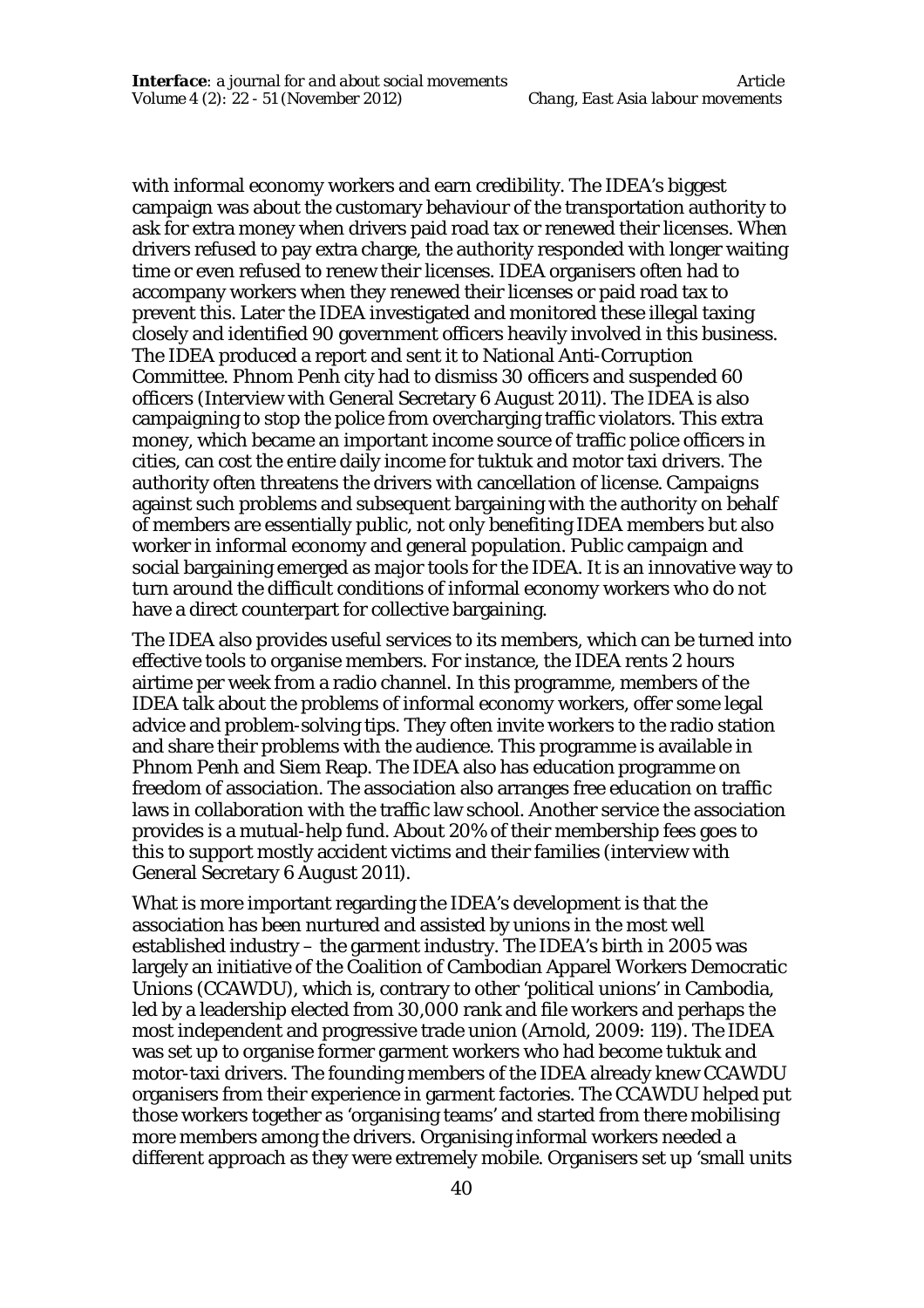of informal workers who happened to have same spare time for meetings and discussion' (Sri, 2011: 15-16). Organisers often visited workers communities whenever they were available to talk. The IDEA then joined the CCAWDU, the Cambodian Food and Service Workers Federation (CFSWF) and the Cambodia Independent Civil Servant Association (CICA) to establish the Cambodian Labour Confederation (CLC) in 2006. By incorporating two major industrial unions organising informal workers, the CLC became an effective vehicle to organise informal workers and formal workers together. The CLC later also invited the Cambodian Tourism and Service Workers Federation (CTSWF), the Building and Wood Workers Trade Union Federation of Cambodia (BWTUC) and the Farmers Association for Peace and Development (FAPD) all of which have members in the informal economy. Rather than competing for territories, individual federations under the CLC leadership work together to organise informal workers whose works are often difficult to be clearly defined by occupations or industries (Arnold, 2009: 119).

## **6. Toward social movements of labour**

The cases discussed above show the contradiction of capitalist labour and its social mediation expands and so did the struggles of value-subjects. These new value-subjects are not merely passive victims of the neoliberal rise of East Asia but actively participating in shaping the future of East Asia despite all external constraints they have to handle. Perhaps the most important point they demonstrate is that the struggles of value-subjects can cut across different classes of labour and occur both in and against the expanding circuit of capital. The AOP in Thailand demonstrates how struggles against the expanding circuit of capital in rural areas can expand to incorporate the urban informal working classes who struggle within the circuit of capital while Cambodian case shows perhaps the most encouraging picture of emerging solidarity between the classes of informal labour in the formal and informal sector. The emerging movement of Korea's irregular worker and Chinese migrant workers' struggle show that these new value-subjects are capable of building power from the margins.

However, the newly emerging vibrant and dynamic movements of the new value-subjects are far from creating an extensive basis for a unified social movement. While turning people into value-subjects, the neoliberal rise of East Asia at the same time builds and strengthens hierarchy within value-subjects. The segmentation of value-subjects can create a situation that the immanent power of different subversive subjects and their movements would not be automatically turning into a powerful movement for alternative development. While it is the capacity of cutting across different classes of labour and spaces of capital accumulation that can make these movements strong, it is also the incapacity of doing so that can contain these movements as isolated incidents. When these struggles at different points of the expanding circuit of capital 'fail to circulate and combine, the movement decomposes, throwing off fragmentary, and incompatible responses to problems of capitalist globalization' (Dyer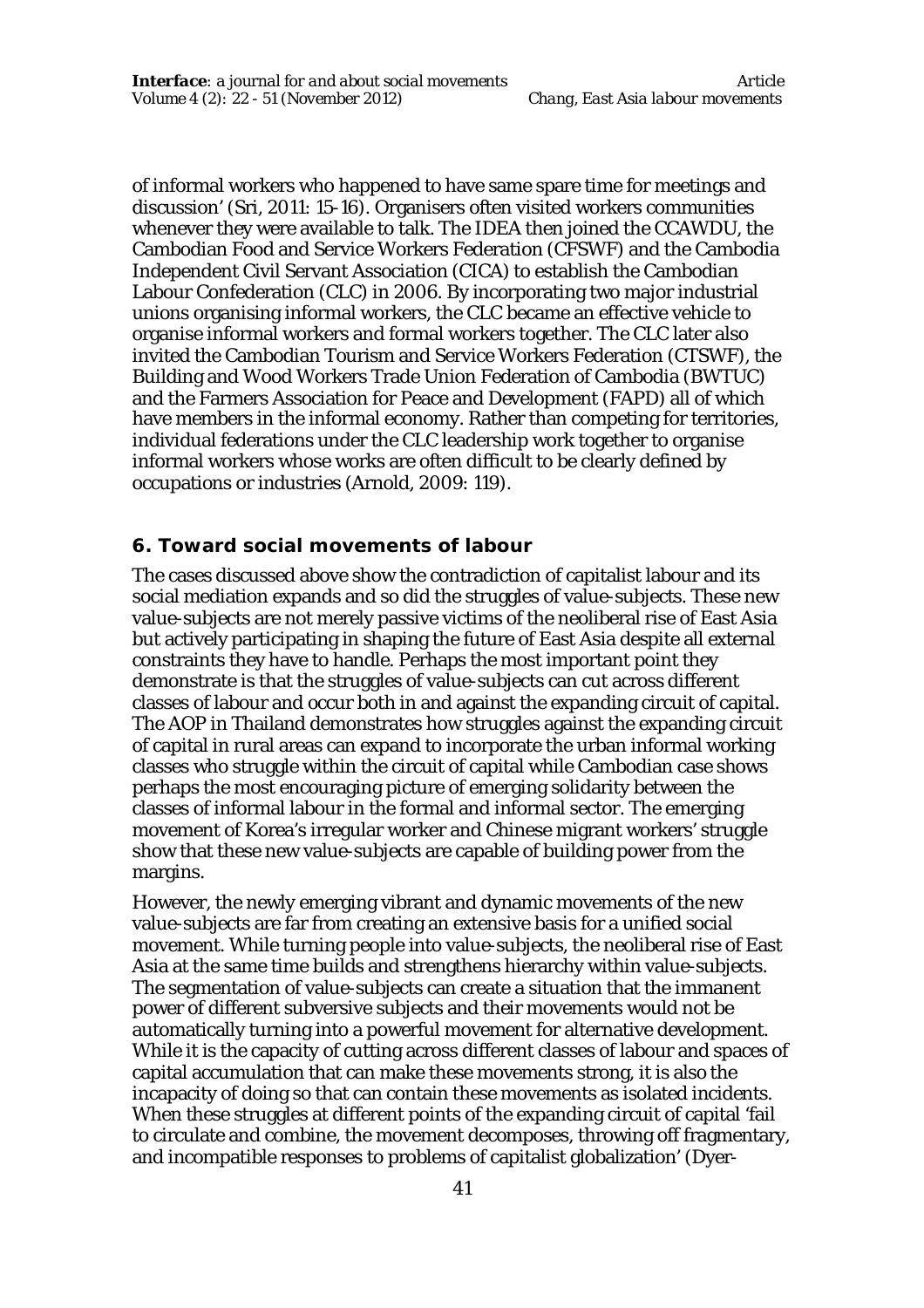Witheford, 2006: 23). The biggest barrier against the possible creation of a unified movement is the disjuncture between traditional working class organisations and new movements. More often than not, these emerging movements of value-subjects develop without being articulated with the existing trade union movement of the industrial working class. The further development of the working poor's movement in Thailand displays the magnitude of this common challenge in a striking way.

Although the new movement of the rural poor successfully expanded to incorporate the most marginal class of urban informal labour and built an alliance with the SOE trade unions against neoliberal globalisation, the alliance was a short-lived one as a severe political division between them emerged amid rising power struggles between the two powerful groups of Thai elites, loosely defined as royalists and Thaksin supporters. It was the SOE union leaders who were not capable enough to mobilise independent political force against Thaksin's plan for privatisation and eventually joined the royalist People's Alliance for Democracy (PAD) established by a media tycoon Sonthi Limthongkul in Feb 2006. In doing so, they relinquished themselves to the existing power relations of elite politics. The PAD at the beginning appeared to be an effective additional platform for Thai social movements to escalate the anti-globalisation movement against the Thaksin government (Chanyapate and Chomthongdi, 2008: 1). However, many in Thai social movements who had rendered their power to the PAD soon had to give their power to someone else again, the military. The military coup in September 2006 faced surprisingly little resistance from the traditional players in Thai social movements. Only a few NGOs activists, workers and farmers with strong determination for democracy marched in protest to the military. In the mean time, middle class citizens of Bangkok, a PAD stronghold, rather welcomed the military who did the job 'on behalf of' them. This showed backward development, featured by collusion between established labour unions and the conservative wing of the ruling class. Even then, this alliance was not strong enough to defeat Thaksin's cohorts who now formed the People Power Party (PPP). The PPP won a landslide victory in 2008 election. In defiance to this 'democratic' result, the PAD finally launched indefinite sit-in strike in the government house from May 2008, calling for a 'Thai model' of democracy which effectively excludes ordinary people, particularly the uneducated in rural areas. In support to the PAD, the SOE unions called for a general strike. Now actors in the social movements had to decide which was the least bad choice and joined the yearlong yellow-red conflicts in which people's democratic aspiration was consumed for political gains of different segments of the ruling elites.

The AOP failed to avoid being caught in this emerging power struggle and got into trouble with different factions supporting Thaksin or the King's idea of sufficient economy. The network-like organisational structure and 'political strategy of diversity and autonomy', which once functioned to keep internal diversity alive within the AOP, seems to have had a dismal impact on the organisation. Some of AOP members from the North joined the 'Caravan of the Poor for Democracy' in protest to the PAD that threatened Thaksin's pro-poor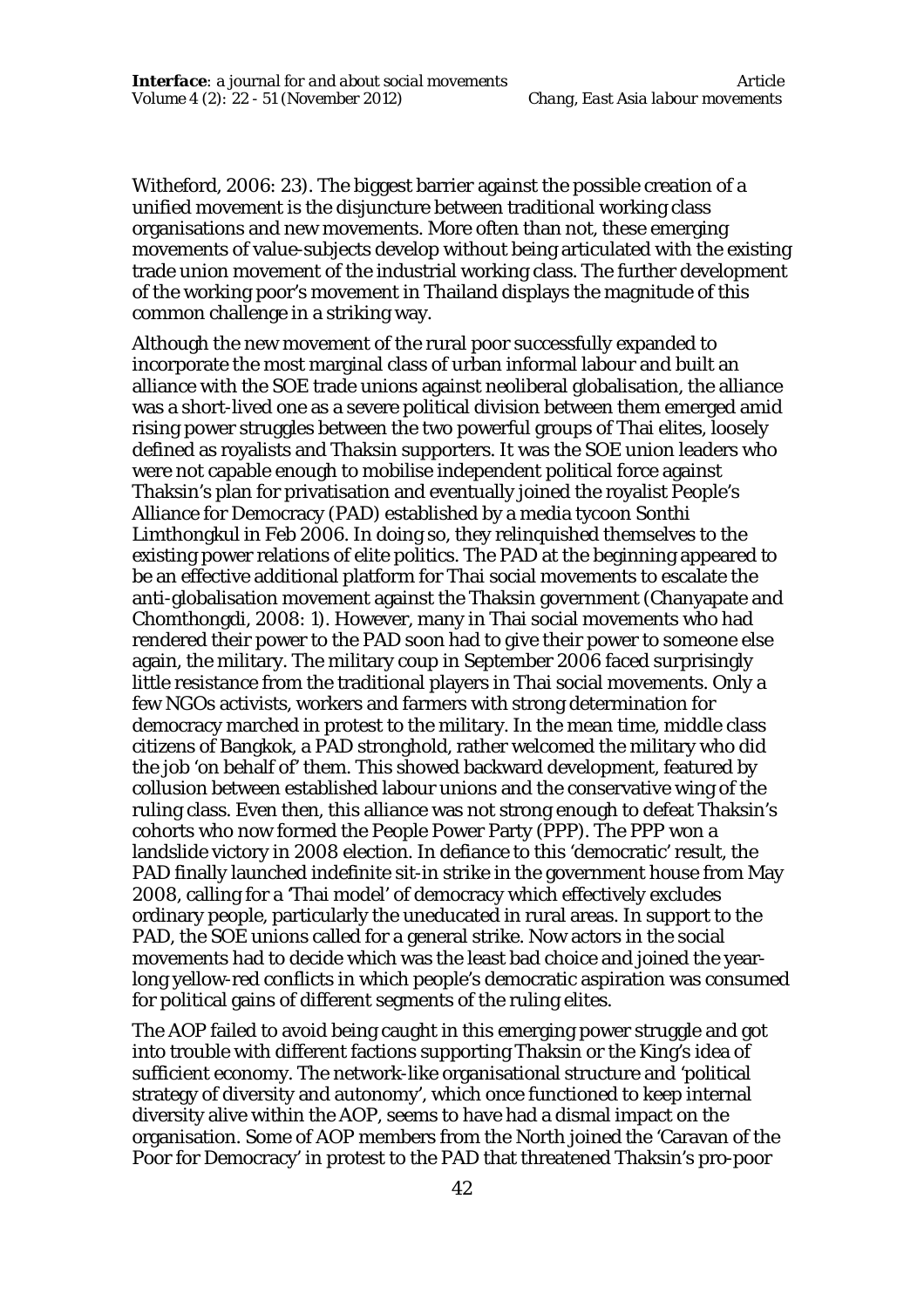policies such as access to loans from the one million baht village funds, land title deeds for some occupiers of degraded forest reserves, and the thirty-baht universal healthcare scheme (Chanyapate and Chomthongdi, 2008: 1). Later, the AOP became an important element of the Red-shirt movement which was certainly dedicated to defend Thai democracy however with a dubious relation with Thaksin. On the other hand, the AOP's most influential adviser and supporter, Somkiat Pongpaibun became a member of the PAD. This division worsened later as King's concept of 'sufficient economy', which is based on the image of non-capitalist rural Thai villages, attracted some more AOP members. Thai experience shows a complete disjuncture between the emerging movements of underprivileged value-subjects and the established trade union movement. The distance between the two leading organisations of each segment of value-subjects in Thailand – the AOP and SOE unions - was a very large one as the AOP, despite its urban expansion, remained to be a rural movement of people at the edge of the expanding circuit of capital while SOE unions were located at the centre of the circuit. The AOP could not cut across these two segmented classes of labour.

Migrant workers' struggles in China show a huge gap between existing labour unions and the emerging movement of new value-subjects, on the one hand, and workers' attempts to directly address the problem of the disjuncture, on the other. The importance of the 2010 strikes and particularly the HAPM workers' strike is that they demonstrated in a dramatic way the reluctance of the existing trade union to be part of the workers movements and began to question directly the legitimacy of the union. Indeed, it was not the first time that the ACFTU's legitimacy was questioned seriously and workers seek for an alternative to the ACFTU. The ACFTU has become a target of both local and international criticism since the beginning of the capitalist transformation of China largely due to their subornation to the party-state, decreasing representativeness in shrinking SOEs and absence of its influence in the growing private sector. Calling for an independent union movement, autonomous unionism emerged during the Tiananmen uprising and continues to exist despite remaining small (Lee, 2010: 73-74). Disbelief in the ACFTU leadership has been expressed also in large-scale workers' protests in Liaoyang and Daqing between 2001 and 2002, where local workers elected their own representatives and formed temporary unions throughout a series of coordinated actions for fairer severance package and solution for unemployment (Lee, 2010: 70-71; Lee, 2007a: 26-32). However, this is first time that migrant workers collectively and publically demanded the reform of the ACFTU. When this demand of ACFTU reform was presented repeatedly by migrant workers in the wave of strikes after HAPM strike, the ACFTU had to recognise the magnitude of the problem and acted upon it.

The ACFTU urged local unions to strive to establish unions in FIEs and private enterprises. It also urged enterprise unions to promote collective wage negotiation and make use of the collective contract system at the enterprise level (China Labour Bulletin, 2011: 39-40), aiming to introduce systematic collective wage negotiation in up to 60 % of all enterprises with a trade union by the end of 2011 (China Labour Bulletin, 2011: 40). However, it is quite doubtful that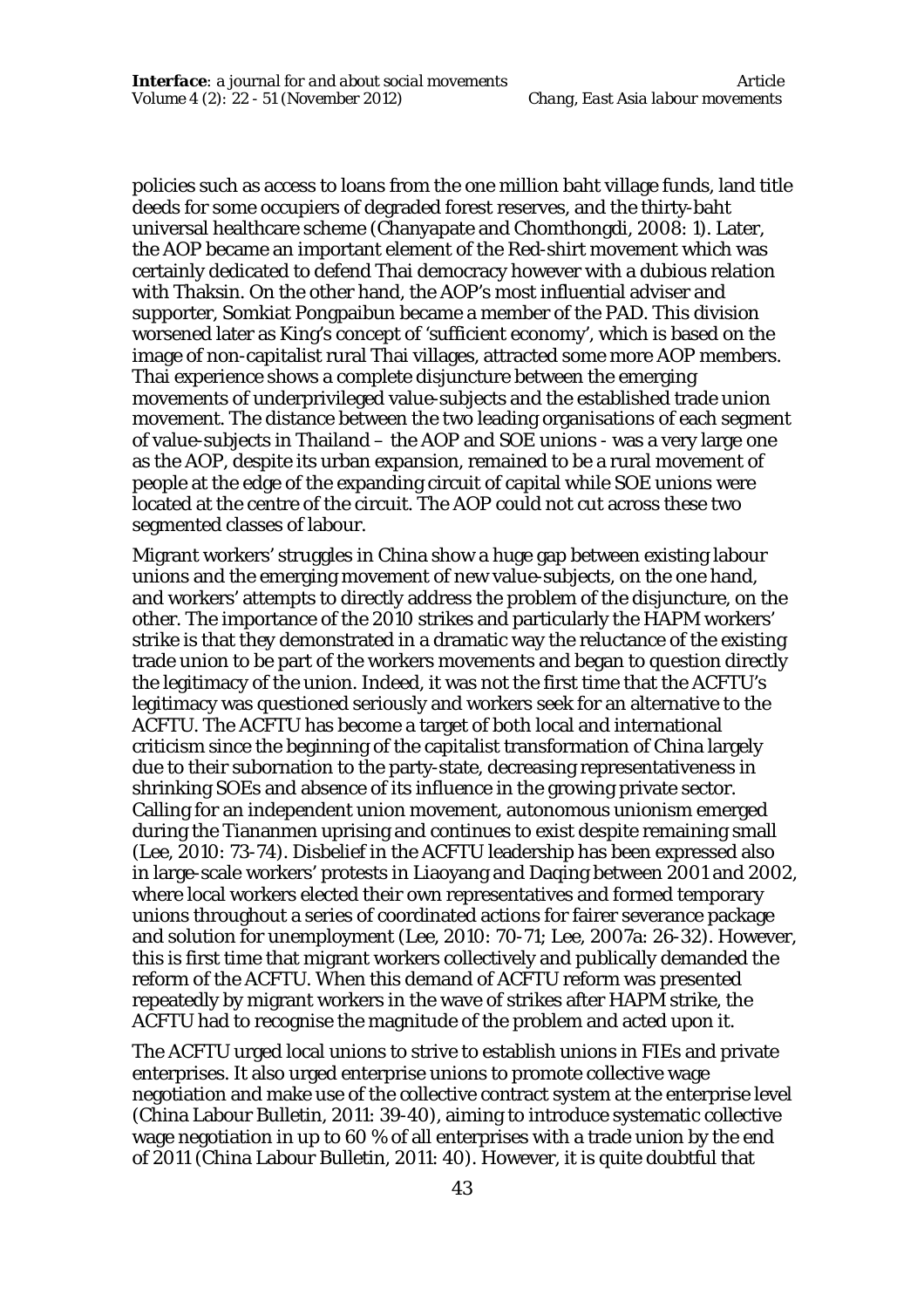these new tactics will bring a real reform of the ACFTU. It seems that the ACFTU has no intention to change its priority in acting as a mediator between management and workers rather than as representative of the workers. Enterprise unions are expected to 'harmoniously' mediate labour relations in private firms and create corporatism with 'Chinese characteristics'. The mediating role of enterprise unions will be enhanced by 'professionalization of trade union officers' who will be sent by higher level ACFTU offices, rather than by ensuring workplace democracy (IHLO, 2010). From the vantage point of the ACFTU, it is perhaps a reasonable response to the criticism of the party-state as the party's criticism of union is most of all about the lack of union's contribution to stable and harmonious development rather than about its failure to represent workers. With the ACFTU as the only institutional basis of the workers' movement and ACFTU reform being the only organisational achievement of the struggle of new value-subjects, the creation of an extensive basis and inclusive organisation for the diverse classes of labour seems quite far from being reality. It is also problematic that the ACFTU is standing in the middle between the ongoing struggles of local workers in SOEs and newly emerging struggles of the new generation migrant workers in private and foreign-invested firms, making the movements of two groups develop in parallel rather than in unity.

Irregular workers' struggles in Korea also show that they are capable of cutting across the diverse classes of informal labour through innovative organising campaigns. It also shows that organising at the margin pushed the established trade union movement to recognise the urgency to organise the new and underprivileged value-subjects. However, it is too early to say that the existing union movement and irregular workers' movements are truly connected and integrated. The barrier between regular and irregular workers, represented by the persisting protectionism of regular workers, is still firmly in place. This contributes to making organising informal labour extremely slow - only 2% of informal workers are organised by trade unions. Although the KCTU repeatedly emphasises the importance of organising the unorganised, the democratic trade union movement is still largely, if not exclusively, based on the power of the large-scale enterprise unions of regular workers and solidarity between them. Unions have been stubbornly sticking to the methods of earning concessions from individual employers and thereby satisfying union members within the enterprises. Sluggish development in organising irregular workers makes the union movement into a 'league of their own', creating a crisis of representativeness of the existing unions for the working class as a whole (Yang, 2007).

It is important to notice that, in all above-mentioned cases except the Cambodian one, these movements of new value-subjects did *not* expand through physical extension of the existing trade union movement but by building their own power through their own organisations. This demonstrates the capacity of new value-subjects, on the one hand, and a serious problem with the capacity and strategy of the existing trade unions in East Asia, on the other hand, calling for a serious reconsideration of theories, strategies and practice of the labour movement. Overcoming the increasingly narrowing focuses of the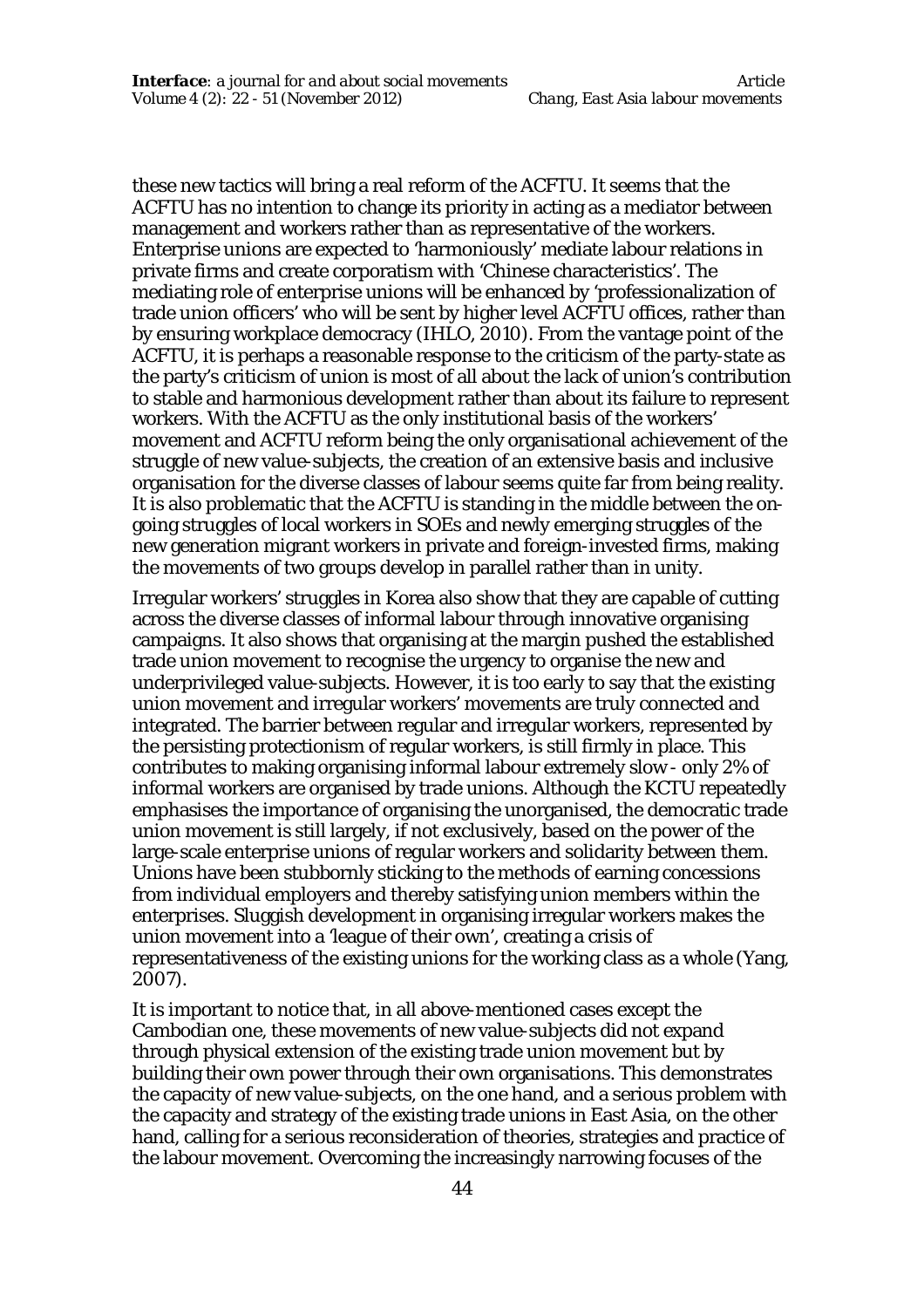trade union movement and dislocation of trade unions from diverse social justice movements has been a major concern of theories and practices of social movement trade unionism (SMU). SMU emerged from critiques of the impotent reaction of the institutionalised labour movement to the decreasing social power of labour. SMU relies on inspiration from the newly emerging militant labour movements in late-developing countries (Moody, 1997; Lambert, 1998; Scipe, 1993; Seidman, 1994), as well as the global social justice movement and new social movement theories (Waterman, 2004). Contrary to various union renewal projects from the traditional left, which tended to defend, rather than rethink, the traditional labour movement, SMU called for a more 'thorough reorientation' of union practices. SMU aimed to revitalise the social power of trade unions not by 'technically' repairing the existing trade unions but by getting back movement orientation, radically changing union structures, developing new methods of organising and reforming union leadership. SMU is also an aggressive and outward strategy in the sense that it emphasises the significance of mobilising the unorganised and 'unions' alliances with other community and social organisations in order to achieve union goals' (Moody, 1997: 59). SMU, according to Moody, 'implies an active strategic orientation that uses the strongest of society's oppressed and exploited, generally organized workers, to mobilize those who are less able to sustain self-mobilization: the poor, the unemployed, the casualized workers, the neighbourhood organizations' (Moody, 1997: 59). However, despite emphasis on solidarity with 'other movements', its view of the working class largely remains to be monolithic and centred on the traditional industrial working class. Major theories of SMU still have a strong tendency to identify the waged working class as the vanguard of labour and the existing union form as the major if not sole vehicle of the emancipatory struggles of value-subjects and therefore not free from the old theories and practices of the labour movement (Waterman, 2004). Newly emerging struggles take a 'but-also' status in this framework as it retains the industrial working class centralism in social progress.

This is perhaps understandable as SMU was originally a strategy for the established union movement, calling for a proper response from the existing union movement to global neoliberalism. However, this is precisely the reason why the emerging movements of new value-subjects need a lot more than SMU. What we need urgently is perhaps not a strategy for existing unions to expand but a theory and strategy to integrate the union movement back into the wider movements of value-subjects, the driving force of which is the emerging struggles of new value-subjects. This does not mean the labour movement should be considered irrelevant vis-à-vis the emerging movements of new valuesubjects. Rather it is to see the labour movement as a part of the wider social movements of labour. The labour movement in the advanced capitalist countries developed by turning the area of immediate production into a frontline of struggles of value-subjects and succeeded in turning the industrial workforce into a social force. However, it is no longer justifiable to prioritise a particular frontline of struggles, such as workplaces, against the expanding circuit of capital. The social movements of labour cannot be only about a group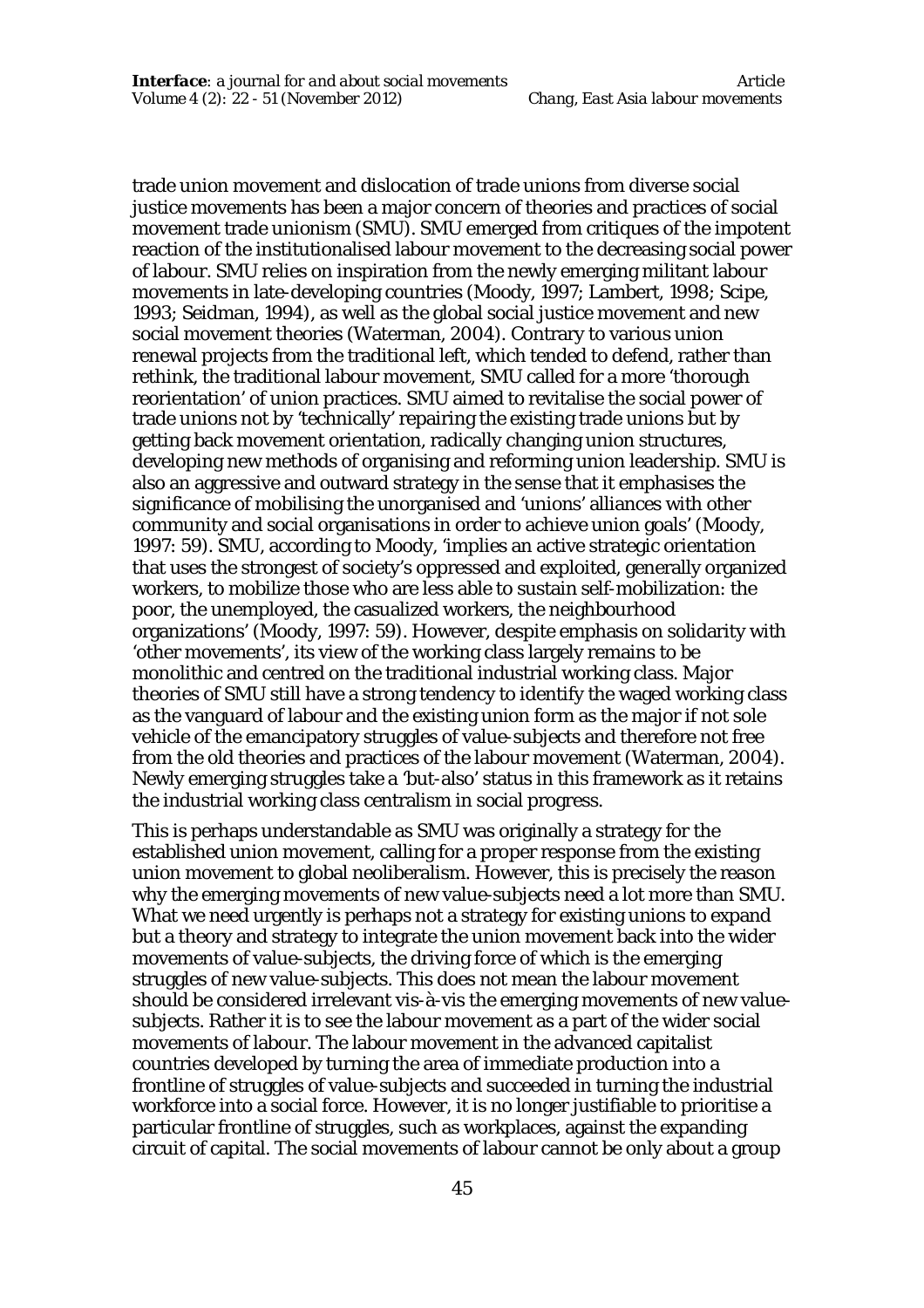of industrial workers demanding justice to industrial capitalists. The social consequence of the majority of population becoming value-subjects with the expanding circuit of capital was that the 'traditional locus of exploitation between capital and labour in the workplace has not been transcended, but expanded' (Dyer-Witheford, 2002: 8). Concomitantly, class 'can no longer be discussed in terms solely of the division between owners and workers at the point of production' (Dyer-Witheford, 2002: 9).

While the established labour movement was staying within its comfort zones, the basis of the social movement of labour has widened with the expanding circuit of capital. The union movement is to be placed and considered as a part of an integrated process of struggles against the expanding circuit of capital, i.e. of *the social movements of labour*. **'**The social movements of labour' reasserts the recognition of the important and central role played by capitalist labour not only as a productive activity and means of subsistence but also as a social substance that mediates the reproduction of social relations, however without singularising a particular moment of the circuit of capital. It is important to recognise that the relations between the contradiction of capital relations and 'other' contradictions are not external but internal ones. The good news is that we are not starting from scratch, as there are ample examples of attempts to transform the diverse struggles of value-subjects into a unified front of the social movements of labour. But this political project is not to be a revival or uncritical acceptance of old labour politics that would cut off the subversive voices from below by imposing an orthodoxy onto the diversified actors of the social movements of labour. Contemporary struggles against global neoliberalism in East Asia illustrate the multiplying social movements of labour as well as the urgency for better articulation between the movements of old and new value-subjects.

#### **Conclusion**

The East Asian miracle is nothing but a result of the neoliberal rise of East Asia in which the expanding circuit of capital turned the vast majority of population into value-subjects living, working and reproducing at different moments of the circuit of capital. Neoliberal development also brought a particular social form of labour to which these newly created value-subjects relate for reproduction. Increasingly insecure and informal labour has become the backbone of development in East Asia, turning it into a workshop of the world. Although this particular working class composition was central to East Asian development, labour has been completely missing in all these feverish discussions about the alternative supposedly created by rising East Asia. If East Asia is creating any alternative to neoliberal development, it would be created not by peculiar interventionist states or Confucian work ethic and entrepreneurship or mysterious 'oriental' propensity toward harmonious development but by the continuing struggles of value-subjects in East Asia. We investigated four different moments of these struggles. Challenges of value-subjects against the neoliberal rise of East Asia take extremely diverse forms. The poor's movement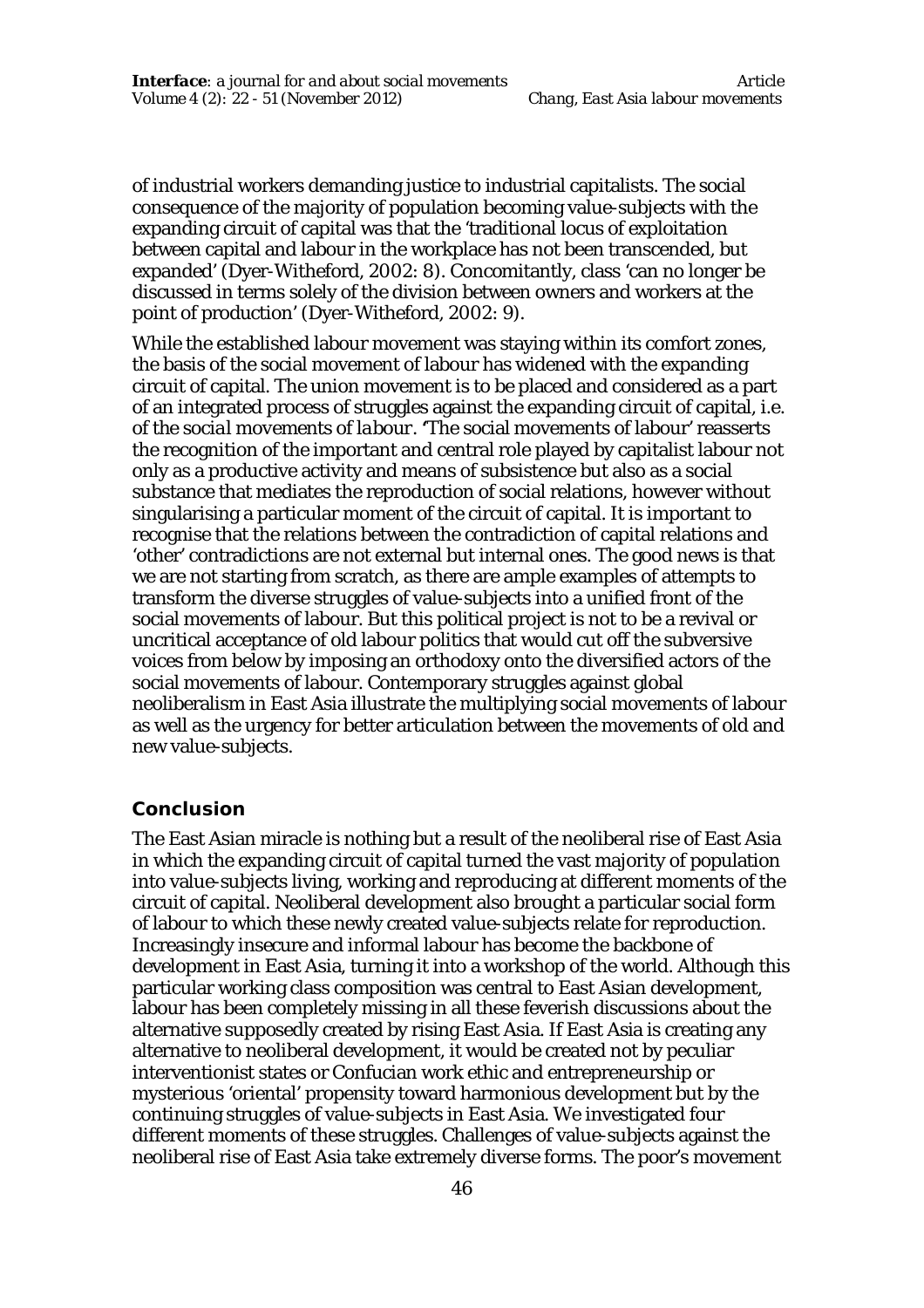in Thailand, emerging movement of migrant workers in China, irregular workers' unions in Korea and informal economy association in Cambodia all demonstrate that these new value-subjects are capable of cutting across the diverse classes of informal labour. However, as most dramatically demonstrated in the further development of the poor movement in Thailand, the disjuncture between the social movements of new value-subjects and the established movement of the core industrial working class is not easy to overcome. These struggles outside the organised labour movement will encourage the union movement to reconsider its strategy. However, what we need urgently is perhaps not a strategy for existing unions to expand but a theory and strategy to integrate the union movement back into the wider social movements of labour, the driving force of which is the emerging struggles of new value-subjects.

## **Acknowledgement**

My research on the social movements of labour in East Asia has been supported by Korea Research Foundation (KRF-2010-413-B0007).

## **References**

Andreas, Joel 2008. "Changing Colours in China." *New Left Review*, 54: 123- 142.

Arnold, Dennis 2009. "Street Vendors, Factories and Family Workers: Informalizing Labour in Cambodia." Pp. 107-124 in *Rights for Two-Thirds of Asia: Asian Labour Law Review 2008*, edited by Doris Lee et al. Hong Kong: Asia Monitor Resource Centre.

Arnold, Dennis and Shi, Toh Han 2010. "A Fair Model of Globalisation? Labour and Global Production in Cambodia." *Journal of Contemporary Asia* 40 (3): 401-424.

Arrighi, Giovanni 2007. *Adam Smith in Beijing, Lineages of the Twenty-First Century.* London: Verso.

ASEAN 2010. *Labour and Social Trends in ASEAN 2010.* ILO: Bangkok.

Asian Development Bank 2007. *Asian Development Outlook 2007: Growth amid Change.* Hong Kong: ADB.

Asian Development Bank 2008. *Emerging Asian Regionalism: Partnership for Shared Prosperity.* Manila: ADB.

Asian Development Bank 2010. *Institutions for Regional Integration: Toward an Asian Economic Community.* ADB: Manila.

Asian Development Bank 2011. *Asian Development Outlook 2011: South-South Economic Links.* ADB: Manila.

Baker, Chris 2000. "Assembly of the Poor: Background, Drama, Reaction." *Southeast Asia Research* 8(1): 5-29.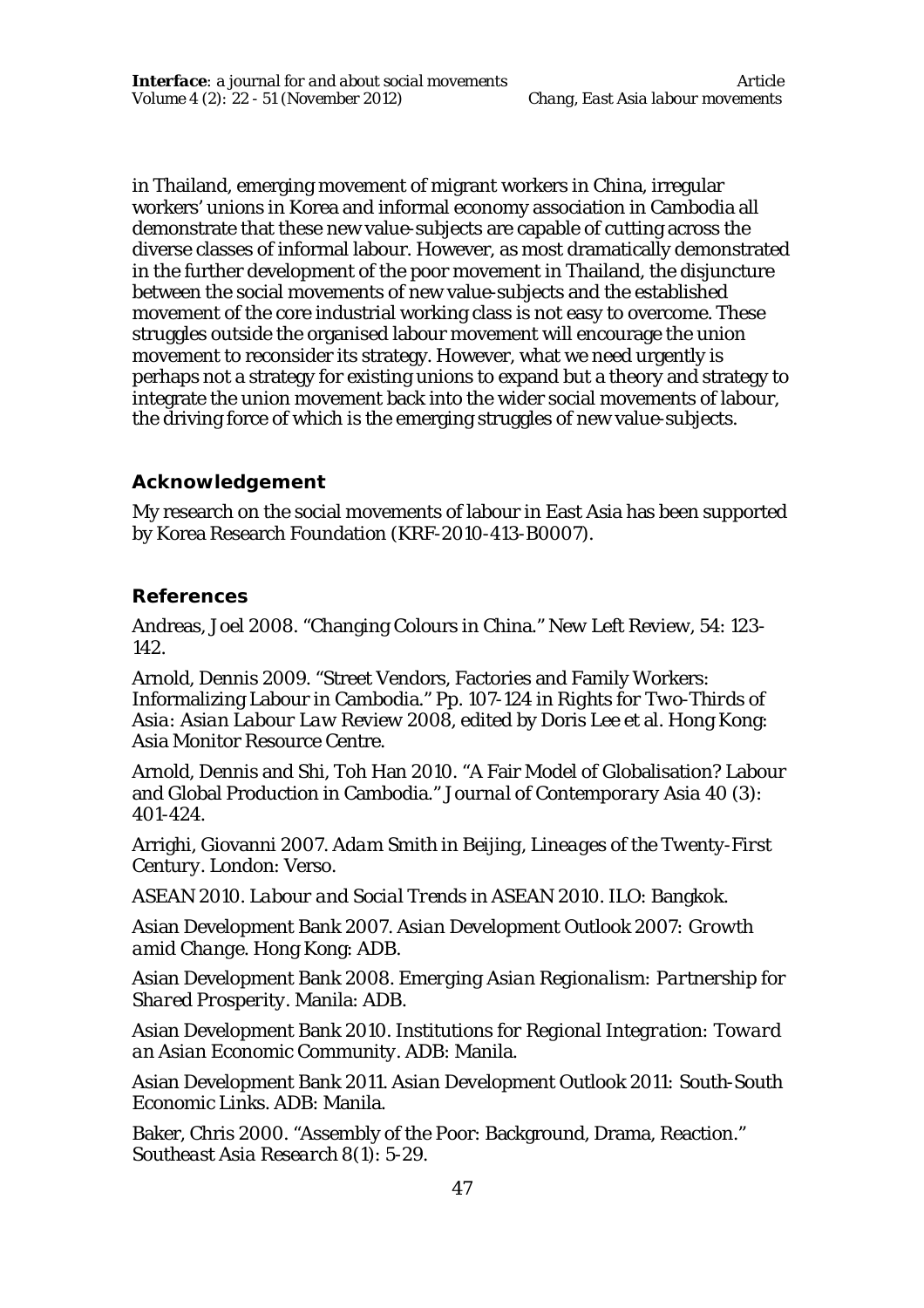Bieler, Andreas, Lindberg, Ingemar and Pillay, Devan (eds.) 2008. *Labour and the Challenges of Globalization: What Prospects for Transnational Solidarity?* London: Pluto Press.

Brown, Andrew 2007. "Labour and Modes of Participation in Thailand." *Democratization* 14 (5): 816-833.

Chan, Anita and Siu, Kaxton 2010. "Analyzing Exploitation." *Critical Asian Studies* 42 (2): 167-190.

Chan, Chris K. C. and Pun, Ngai 2009. "The Making of a New Working Class? A Study of Collective Actions of Migrant Workers in South China." *The China Quarterly* 198: 287-303.

Chang, Dae-oup 2009a. *Capitalist Development in Korea: Labour, Capital and the Myth of the Developmental State.* London: Routledge.

Chang, Dae-oup 2009b. "Informalising Labour in Asia's Global Factory." *Journal of Contemporary Asia* 39(2): 161-179.

Chanyapate, C and Chomthongdi, J. 2008. *The Would Be Revolution*. http://www.cetri.be/spip.php?page=imprimer&id\_article=873&lang=en (1 May 2009).

China Labour Bulletin 2011. *Unity is Strength: Workers' Movement in China 2009-2011.*

http://www.clb.org.hk/en/files/share/File/research\_reports/unity\_is\_strength\_ \_web.pdf (5 January 2012).

China Labour Bulletin 2012. A Decade of Change: Workers' Movement in China 2000-2010.

http://www.clb.org.hk/en/sites/default/files/File/research\_reports/Decade%2 0of%20the%20Workers%20Movement%20final.pdf (4 March 2012).

Chun, J. Jihye 2008. "The Contested Politics of Gender and Irregular Employment: the Revitalization of the South Korean Democratic Labour Movement." Pp. 23-42 in *Labour and the Challenges of Globalization: What Prospects for Transnational Solidarity?, edited by* Bieler, Andreas, Lindberg, Ingemar and Pillay, Devan. London: Pluto Press.

Chun, J. Jihye 2009. *Organizing at the Margins, The Symbolic Politics of labor in South Korea and the United States*. Ithaca: Cornell University Press.

Dyer-Witheford, N. 2002. "Global Body, Global Brain/Global Factory, Global War: Revolt of the Value-Subjects." *The Commoner* 3. *http://www.commoner.org.uk/03dyer-witheford.pdf* (20 April 2004).

Dyer-Witheford, Nick 2006. "Species-Being and the New Commonisn: Notes on Interrupted Cycle of Struggles." *The Commoner* 11. http://www.commoner.org.uk/11witheford.pdf (3 May 2007).

Gallagher, M. E. 2010. "We are Not Machines:" Teen Spirit on China's Shopfloor. http://www.thechinabeat.org/?p=2538 (7 January 2011)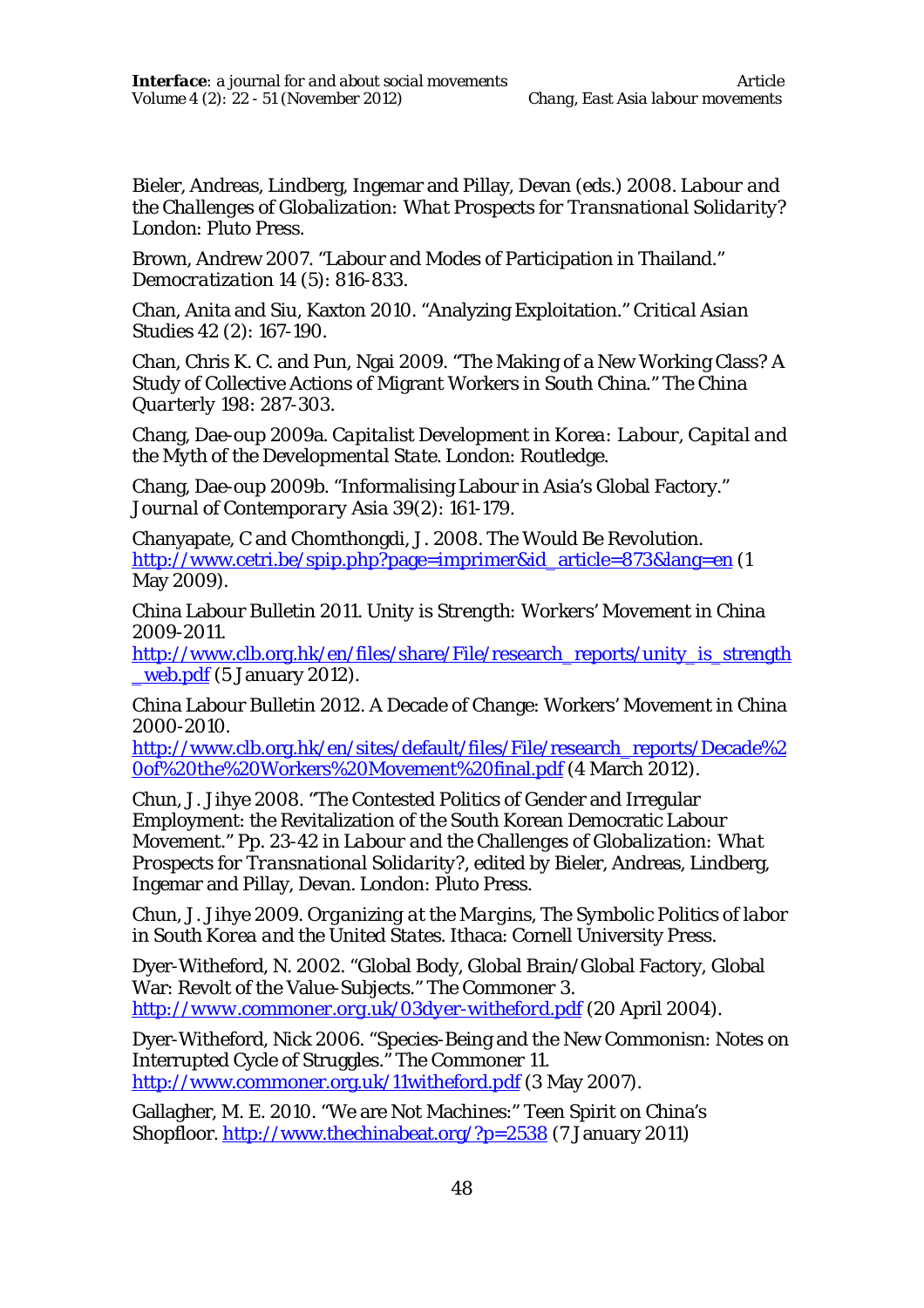Gill, Indermit et al. 2007, *An East Asian Renaissance,* Washington: IBRD and World Bank 2007.

Glassman, Jim 2001. "From Seattle (and Ubon) to Bangkok: the scales of resistance to corporate globalization." *Environment and Planning D: Society and Space* 19: 513-533.

Glassman, Jim 2004, *Thailand at the Margins: Internationalization of the State and the Transformation of Labour.* Oxford: Oxford University Press. .

Globalisation Monitor 2010. *Special Report on Honda Foshan Strike*, http://www.worldlabour.org/eng/files/u1/pecial\_Report\_on\_Honda\_Strike\_g m\_june2010\_1\_.pdf (1 April 2012).

Gray, Kevin 2010. "Labour and the state in China's Passive revolution." *Capital and Class* 34: 449-467.

Hart-Landsberg, Martin and Burkett, Paul 2004. "China and Socialism: Market reforms and Class struggle." *Monthly Review* 56(3): 7-123.

Harvey, David 2005. *A Brief History of Neoliberalism.* Oxford: Oxford University Press.

Hewison, Kevin and Brown, Andrew 1994. "Labour and unions in an industrialising Thailand." *Journal of Contemporary Asia* 24(4): 483 – 514.

Jacques, Martin 2012, *When China Rules The World: The End of the Western World and the Birth of a New Global Order*, London: Penguin

Kim, Y. S. 2008. "The Size and Condition of Irregular Workers." *Nodongwa Sahoe* (Labour Society Bulletin). http://www.klsi.org/ (24 September 2009).

Kem, Sothorn et al. 2011. "Policy Options for Vulnerable Groups: Income Growth and Social Protection." in *Annual Development Review 2010-11*, edited by CDRI. CDRI: Phnom Penh.

Leung, Pak Nang and Pun, Ngai 2009. "The Radicalisation of the New Chinese Working Class: a case study of collective action in the gemstone industry." *Third World Quarterly* 30 (3): 551-565.

Li, Minqi 2008, *The Rise of China and the Demise of the Capitalist World Economy.* London: Pluto.

Mahbubani, Kishore 2009*, The New Asian Hemisphere: The Irresistible Shift of Global Power to the East,* New York: Public Affairs.

McNally, David 2011, *Global Slump: The Economics and Politics of Crisis and Resistance.* Oakland: PM Press.

Missingham, Bruce, 2003. "Forging Solidarity and Identity in the Assembly of the Poor: From Local Struggles to a National Social Movement in Thailand." *Asian Studies Review* 27(3): 317-340.

Moody, Kim 1997. "Towards an International Social-Movement Unionism." *New Left Review* 225: 52-72.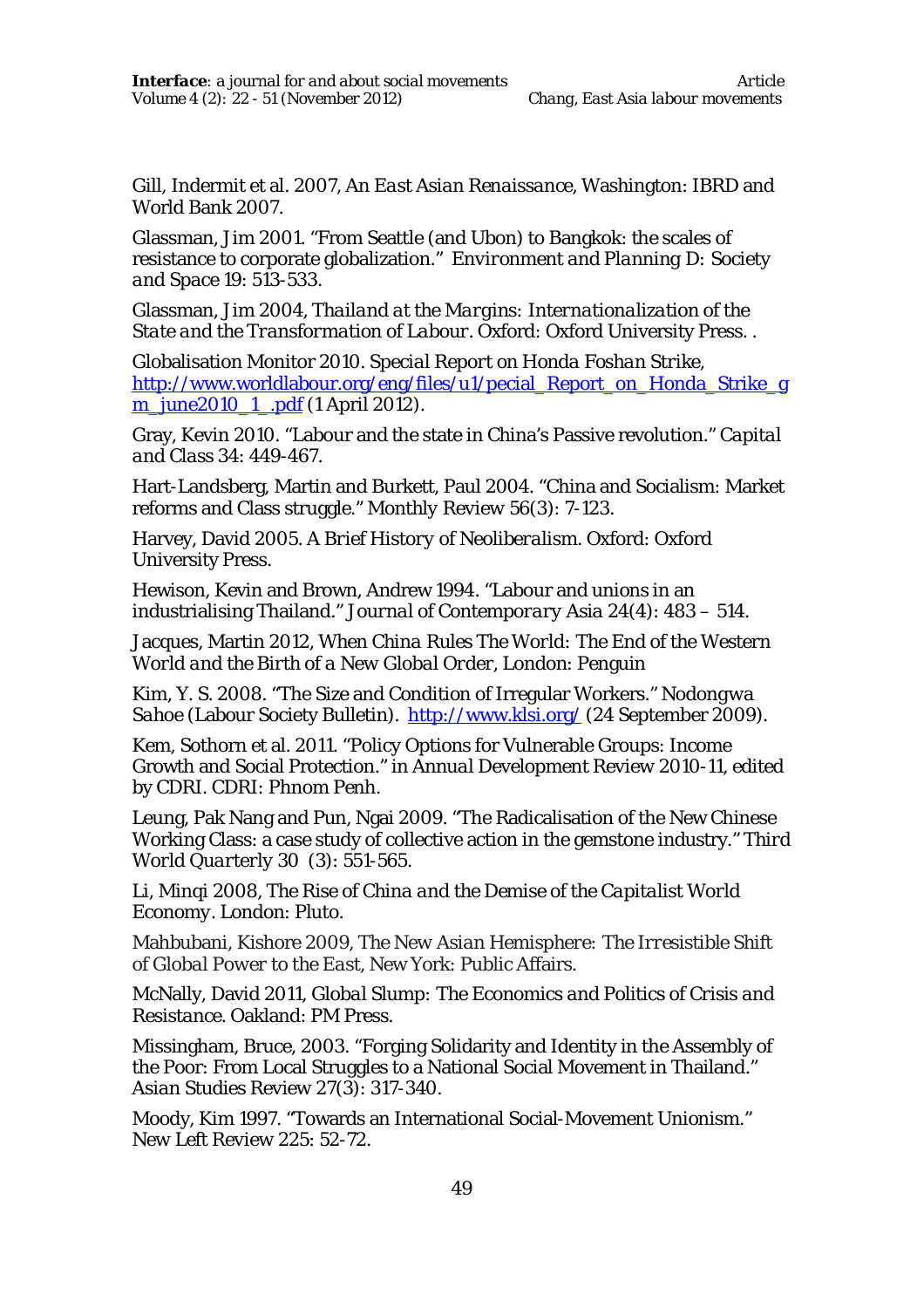Naughton, Barry 2007, *The Chinese Economy: Transition and Growth.* London: MIT Press.

Pirie, Ian 2006. "Social injustice and economic dynamism in contemporary Korea." Critical Asian Studies 38(3): 211-243.

Pirie, Ian 2007. *The Korean Developmental State: From Dirigism to Neo-Liberalism.* London: Routledge.

Pun, Ngai, Chan, Chris K. C. and Chan, Jenny 2010. "The Role of the State, Labour Policy and Migrant Workers' Struggles in Globalized China." *Global Labour Journal* 1(1): 132-151.

http://digitalcommons.mcmaster.ca/cgi/viewcontent.cgi?article=1023&context =globallabour (2 February 2011).

Radice, Hugo 2008. "The Developmental State under Global Neoliberalism." *Third World Quarterly* 29(6): 1153-1174.

Scipe, K. 1993. "Understanding the New Labor Movements in the Third World: the Emergence of Social Movement Unionism." *Critical Sociology* 19(2): 81-101.

Seidman, G.W. 1994. *Manufacturing Militance: Workers' Movements in Brazil and South Africa, 1970-1985*. The University of California Press.

Shin, Kwang-Yeong 2010. "Globalisation and the Working Class in South Korea: Contestation, Fragmentation and Renewal." *Journal of Contemporary Asia*  40(2): 211- 29.

Solinger, Dorothy J. 2004. "The new crowd of the dispossessed. The shift on the urban proletariat from master to mendicant." Pp: 50-66 in *State and Society in*  21st Century China, Crisis, contention and legitimation, edited by Gries, Peter Hays and Rosen, Stanley. London: RoutldegeCurzon.

Sri, Wulandari 2011. *New Ways of Organizing.* Hong Kong: Asia Monitor Resource Centre.

UNCTAD 2006. *World Investment Report 2006: FDI from Developing Countries and Transition Economies: Implications for Development.* Geneva: UNCATD.

Waterman, Peter 2004. "Adventures of Emancipatory Labour Strategy as the New Global Movement Challenges International Unionism." *Journal of World-System Research* 10(1): 217-253.

Wong, Staphany 2010, *Decoding the New Generation of Chinese Migrant Workers*. http://www.eu-china.net/web/cms/upload/pdf/materialien/euchina-hintergrundinformation8-10\_10-09-02.pdf (3February 2012).

Yang, G. G. 2007. "The Crisis and New Challenges of the Korean Labour Movement." *Asian Labour Update* 64.

http://www.amrc.org.hk/alu\_article/labour\_resurgence\_under\_globalization/ the crisis and new challenges of the korean labour (4 May 2009).